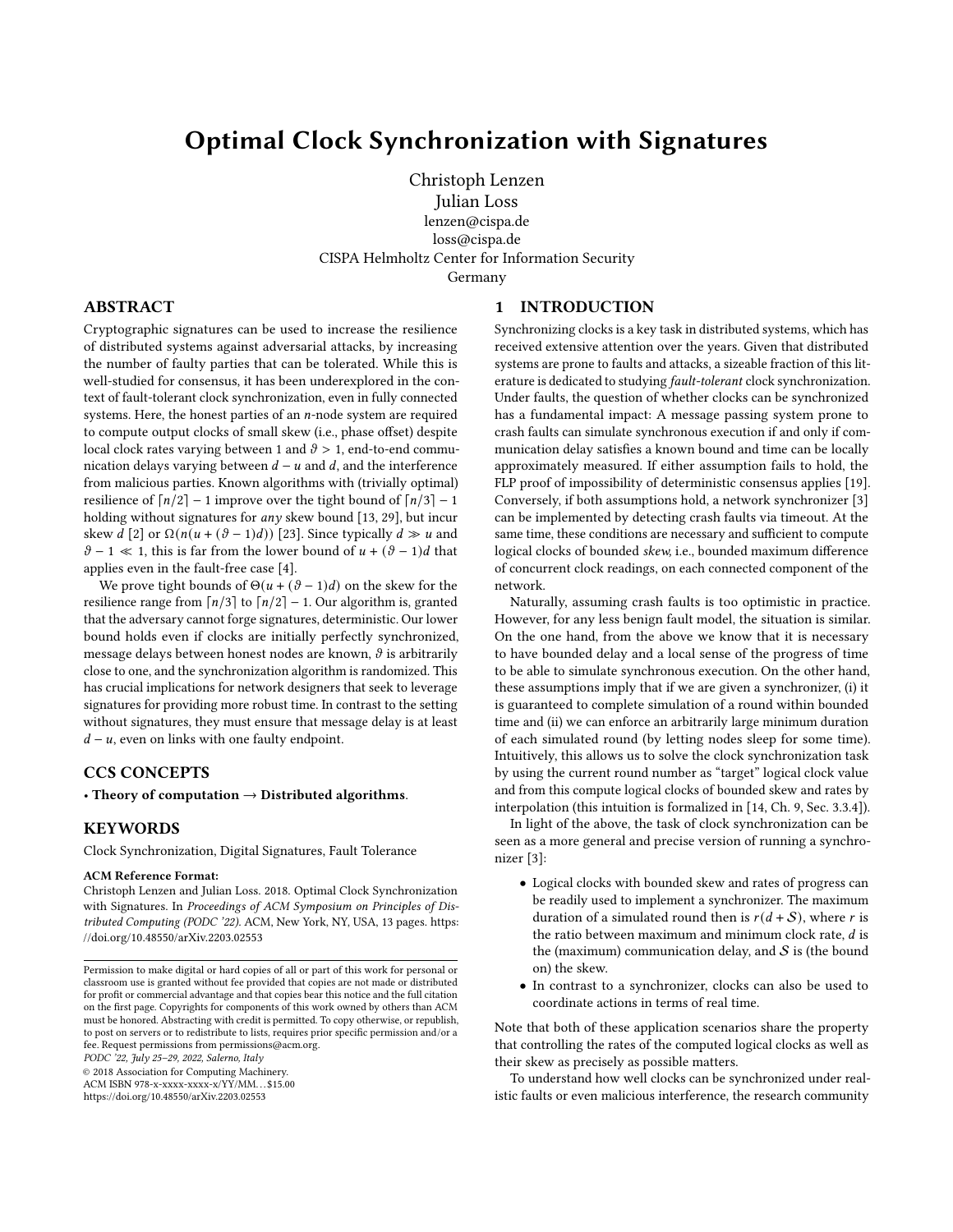studied the clock synchronization task in the presence of Byzantine (i.e., worst-case) faults. In striking similarity to consensus [\[24\]](#page-9-8), it is possible to synchronize clocks in a fully connected message passing system with authenticated channels if and only if the number of Byzantine faults is strictly less than one third [\[13,](#page-9-0) [29\]](#page-9-1). This is good news: one can run synchronous consensus on top of clock synchronization, without any negative impact on resilience! Even better, this is also true with respect to performance: the same asymptotic bounds on skew can be achieved as in the fault-free case, without any loss in resilience [\[4,](#page-9-4) [26\]](#page-9-9).

Concretely, denote by  $d - u$  the minimum communication delay, i.e., the time between a message being sent and the receiving node completing to process it is between  $d - u$  and  $d$ , and let  $\vartheta > 1$  be the maximum rate of the local reference clocks, whose minimum rate we normalize to 1. The main result of [\[26\]](#page-9-9) can then be read as saying that  $S \in O(u + (\vartheta - 1)d)$  and  $r \in 1+O(\vartheta - 1)$  can be achieved, so long as  $\vartheta < \vartheta_0$  for a constant  $\vartheta_0$  and strictly less than one third of the nodes are faulty, cf. [\[22\]](#page-9-10). This means that using the computed clocks to simulate synchronous execution, each simulated round takes  $r(d + S) \in d + O(u + (\vartheta - 1)d)$  time. Given that in practice  $u \ll d$  and  $\vartheta - 1 \ll 1$ , we have that  $d + O(u + (\vartheta - 1)d) \approx d$ . In other words, synchrony can be simulated with negligible overhead in time!

For these theoretical results to be of practical value, it is paramount to minimize the overheads incurred by achieving faulttolerance. While the resilience bound is tight under the assumption of authenticated channels, it is a well-known result that when messages are authenticated, consensus can be achieved in a fully connected system when up to  $\lceil n/2 \rceil - 1$  nodes are faulty [\[16\]](#page-9-11). Indeed, also when synchronizing clocks the resilience can be boosted to  $\lceil n/2 \rceil$  – 1 by authenticating broadcasts [\[21,](#page-9-12) [29\]](#page-9-1). However, these algorithms have skew  $\Theta(d) \gg u$ . Using signature-based consensus, in [\[23\]](#page-9-3) optimal resilience is achieved with skew  $O(n(u + (\vartheta - 1)d))$ , where  $n$  is the number of nodes; replacing the consensus routine with a faster one could reduce, but not completely eliminate the dependence on  $n$ . This begs the question

"Which skew can be obtained with signatures at optimal resilience  $\lceil n/2 \rceil - 1$ ?"

### Our Contribution

In this work, we show that the answer to this question is nuanced. To obtain an asymptotically optimal upper bound on the achievable skew, we set out on the track that readers familiar with the literature might expect. The algorithm from [\[26\]](#page-9-9) is based on simulating iterations of synchronous approximate agreement.

Definition 1 (Approximate Agreement). Let Π be protocol executed among *n* nodes where each node *v* holds an input  $r_v \in \mathbb{R}$  and nodes terminate upon generating an output  $o_v \in \mathbb{R}$ . Denoting by  $H$ the set of honest nodes, we say that  $\Pi$  is a  $(\ell, \epsilon, f)$ -secure protocol for approximate agreement if the following properties hold whenever at most f nodes are corrupted and  $\max_{v,w \in \mathcal{H}} \{r_v - r_w\} \leq \ell$ :

- $\epsilon$ -Consistency: max<sub> $v, w \in \mathcal{H}$ </sub> {  $o_v o_w$ }  $\leq \epsilon$ .
- Validity: For all all  $v \in \mathcal{H}$ ,  $\min_{w \in \mathcal{H}} \{r_w\} \leq o_v \leq \max_{w \in \mathcal{H}} \{r_w\}.$

Without signatures, this task can be solved if and only if fewer than one third of the nodes are faulty [\[15,](#page-9-13) [20\]](#page-9-14). The reason is that faulty nodes might claim different inputs to different nodes. Signatures can overcome this by being able to prove to others which input a sender claimed. While achieving consensus on inputs might take a non-constant number of rounds even with randomization, for approximate agreement it is sufficient that at most one value from each sender is accepted by correct nodes. This is easily achieved by outputting "⊥" – no value – if another node proved to receive a conflicting value. The resulting relaxed variant of reliable broadcast is referred to as crusader broadcast in the literature [\[11\]](#page-9-15).

We show that when communication is by crusader broadcast, approximate agreement can be solved in a logarithmic number of rounds with resilience  $\lceil n/2 \rceil - 1$ .

<span id="page-1-0"></span>**Corollary 2.** There is an  $(\ell, \epsilon, \lceil n/2 \rceil - 1)$ -secure protocol for approximate agreement running in  $2\lceil \log(\ell/\epsilon) \rceil$  rounds.

In contrast to standard approximate agreement, for synchronization purposes the crucial "content" of the messages is their timing. With message delays between  $d - u$  and  $d$ , we can simulate crusader broadcast in a timed fashion, which allows each node to estimate the offset between its own and other correct nodes in the system with an error of  $O(u + (\vartheta - 1)d)$ . The property that faulty nodes communicate no different values then is relaxed, too, in that if two correct nodes accept a broadcast from the same sender, then their respective reception times agree up to  $O(u + (\vartheta - 1)d)$ .

With this subroutine in place, we can adapt the algorithm from [\[26\]](#page-9-9) by replacing plain broadcasts by (simulated) crusader broadcasts and adjusting clocks in accordance with the more resilient approximate agreement algorithm with signatures. The algorithm solves so-called pulse synchronization, which (up to minor order terms) is equivalent to computing logical clocks of small skew and bounded rates at all times, cf. [\[14,](#page-9-7) Ch. 9, Sec. 3.3.3 and 3.3.4].

Definition 3 (Pulse Synchronization). Let Π be a protocol executed among  $n$  nodes, where the set of honest nodes is  $H$ . We say that  $\Pi$  is an  $f$ -secure protocol for pulse synchronization with skew S, minimum period  $P_{\text{min}} > 0$ , and maximum period  $P_{\text{max}}$  if the following properties hold whenever at most  $f$  nodes are corrupted:

- Liveness: for all  $i \in \mathbb{N}_{>0}$  and each node  $v \in \mathcal{H}$ ,  $v$  outputs pulse *i* exactly once. We denote  $p_{v,i}$  as the time where  $v$ outputs its *i*th pulse.
- S-bounded skew:  $\sup_{i \in \mathbb{N}_{>0}, v, w \in \mathcal{H}} \{|p_{v,i} p_{w,i}|\} \leq \mathcal{S}$
- $P_{\text{min}}$ -minimum period:

$$
\inf_{i\in\mathbb{N}}\{\min_{v\in\mathcal{H}}\{p_{v,i+1}\}-\max_{v\in\mathcal{H}}\{p_{v,i}\}\}\geq P_{\min}.
$$

•  $P_{\text{max}}$ -maximum period:

$$
\sup_{i\in\mathbb{N}_{>0}}\{\max_{v\in\mathcal{H}}\{p_{v,i+1}\}-\min_{v\in\mathcal{H}}\{p_{v,i}\}\}\leq P_{\max}.
$$

In case of a randomized algorithm, the skew bound is allowed to depend on the randomness of the algorithm;  $S$  is then defined as the expected worst-case value, where the expectation is taken over the randomness of the algorithm.

<span id="page-1-1"></span>**Corollary 4.** If  $\vartheta \le 1.11$ , there are choices  $T \in \Theta(d)$  and  $S \in \Theta(d)$  $\Theta(u + (\vartheta - 1)d)$  such that Algorithm [3](#page-6-0) is a  $(\lceil n/2 \rceil - 1)$ -secure pulse synchronization protocol with skew *S*, minimum period  $P_{\text{min}} \in$  $\Theta(d)$  and maximum period  $P_{\text{max}} \in P_{\text{min}} + \Theta(S)$ .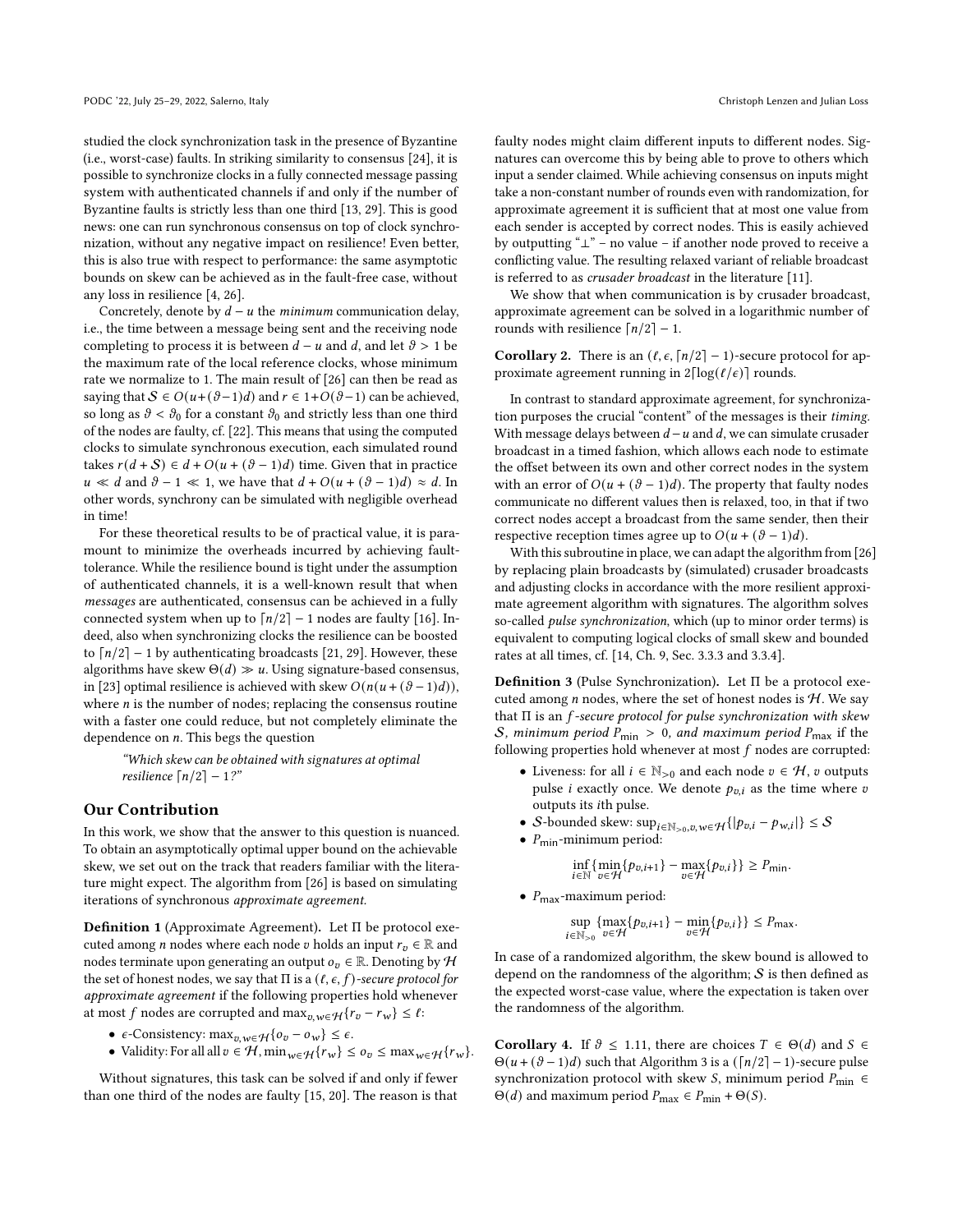Since this skew bound is asymptotically optimal even without faults [\[4\]](#page-9-4), at first glance it might appear that this settles our above question. However, there is a crucial difference to the signaturefree setting. For the above result, it is necessary that also faulty nodes must obey the minimum message delay of  $d - u$ , both when receiving and sending messages. Otherwise, they could obtain and send a signature used by a correct sender in a crusader broadcast so early that correct nodes reject the sender's broadcast. This is in stark contrast to the algorithm from [\[26\]](#page-9-9), for which faulty nodes can have full information of the system state at all times, including the future!

Given that it might be very challenging or even impossible for system designers to guarantee that an attacker must obey a minimum communication delay of  $d - u$  for  $u \ll d$ , we need to determine whether this limitation is inherent. Perhaps surprisingly, we prove that this is indeed the case, by providing a matching lower bound. If either messages to or from faulty nodes have delays from  $[d - \tilde{u}, d]$ for some  $\tilde{u} \in [u, d]$ , then we can prove a lower bound of  $\Omega(\tilde{u})$  on the skew, regardless of  $u$ .

<span id="page-2-0"></span>**Theorem 5.** Let  $n \geq 3$  and  $\Pi$  be an  $\lceil n/3 \rceil$ -secure protocol for pulse synchronization with skew *S*. Then  $\mathbb{E}[S] \geq 2\tilde{u}/3$ .

Since a lower bound of  $(\vartheta - 1)d$  follows from a simple indistinguishability argument even in absence of faults, we hence establish an asymptotically tight bound of  $\Theta(\tilde{u} + (\vartheta - 1)d)$  on the skew that can be achieved when the number of faults is at least  $n/3$ . We stress that Theorem [5](#page-2-0) imposes no restrictions on Π, which might be randomized, holds under perfect initial synchronization, for arbitrarily small  $\theta$  – 1 and  $u = 0$ , and our adversary is static, i.e., chooses which nodes to corrupt upfront. In other words, all the typical loopholes one might try to exploit to improve on our upper bound result are unavailable, implying asymptotic optimality of its skew in a strong sense.

Organization of this article. In Section [2,](#page-2-1) we specify our model and cover some preliminaries, including synchronous approximate agreement with resilience  $\lceil n/2 \rceil - 1$ . In Section [3,](#page-3-0) we provide and analyze our Crusader Pulse Synchronization algorithm. Section [4](#page-7-0) proves the lower bound. Due to space constraints, discussion of further related work, some proofs, and a synchronous Crusader Broadcast algorithm are deferred to Appendices [A,](#page-10-0) ??, and Figure [4,](#page-12-1) respectively.

### <span id="page-2-1"></span>2 PRELIMINARIES AND MODEL

We consider a network of  $n$  nodes connected by pairwise, authenticated channels. An unknown subset of the nodes is faulty or even malicious; we denote by  $H$  the set of the remaining honest nodes. We also assume that nodes have established a *public key infras*tructure (PKI). This means that every node  $v$  has a public key pk<sub>n</sub> that all other nodes agree on. Any honest node is also assumed to hold a matching secret key  $sk_v$  with which it can create a signature  $\langle m \rangle$ <sub>v</sub> on a message *m* via  $\langle m \rangle$ <sub>v</sub>  $\leftarrow$  Sign(sk<sub>v</sub>, *m*). A signature can be verified via Verify( $pk_v, \langle m \rangle_v, m$ ), which returns a bit 0 (invalid) or 1 (valid). Therefore, we assume that a signature with respect to  $pk<sub>v</sub>$ on any message  $m$  is impossible to create without knowledge of sk<sub>v</sub>. We also assume *perfect correctness*: for any message  $m \in \{0, 1\}$ , Verify(pk<sub>v</sub>, Sign(sk<sub>v</sub>, m), m) = 1.

Assumptions on the Network. We use a continuous notion of time; thus time takes values in  $\mathbb{R}_{\geq 0}$ . We assume a fully connected network with known minimum and maximum delays of  $d - u$  and d, respectively. This means that any message sent to or from an honest node is delivered after at most  $d$  time and no faster than  $d - u$  time, where  $d$  and  $u$  are known parameters. We refer to  $u$ as the uncertainty. When proving our lower bound, we will allow for the possibility that messages to and from faulty nodes might violate the minimum delay bound of  $d - u$  and instead satisfy only a weaker bound of  $d - \tilde{u}$  for some  $\tilde{u} \in [u, d]$ . Note that we assume that the network is fault-free, since we are free to map link failures to node failures. Finally, we assume that only finitely many messages are sent in finite time; this must clearly be satisfied in any realworld network and it simplifies our lower bound construction by enabling us to perform induction over the messages sent by the honest parties executing an arbitrary, but fixed algorithm.

Hardware Clocks and Clock Rate. Nodes have no access to the "true" time  $t \in \mathbb{R}_{\geq 0}$ . Instead, each node  $v$  can measure the progress of time approximately via its hardware clock. The hardware clock of node *v* is modelled by a function  $H_v: \mathbb{R}_{\geq 0} \longrightarrow \mathbb{R}_{\geq 0}$  which the node can evaluate at any point in time. That is,  $H_v$  maps time  $t \in \mathbb{R}_{\geq 0}$ to a *local time*  $H_v(t) \in \mathbb{R}_{\geq 0}$ . We assume that hardware clocks run at rates between 1 and  $\vartheta$  for a known constant  $\vartheta > 1$ , i.e., for all  $t' \geq t \in \mathbb{R}_{\geq 0}$ , it holds that

$$
t'-t \leq H_v(t') - H_v(t) \leq \vartheta(t'-t).
$$

Furthermore, we assume some degree of initial synchrony, represented by bounding max<sub> $v,w \in H$ </sub>{ $|H_v(0) - H_w(0)|$ }. For simplicity, we assume this bound to equal  $S$  when showing our upper bound; our lower bound result holds under the assumption of perfect initial synchrony, i.e.,  $H_v(0) = H_w(0)$  for all  $v, w \in H$ .

Adversary and Executions. The adversary is in full control of message delays and hardware clocks within the bounds specified by the model. That is, the adversary specifies arbitrary hardware clock functions and message delays subject to the above constraints. Our algorithm is resilient to any adversary that cannot forge signatures, i.e., it is deterministically correct under this assumption. On the other hand, our lower bound holds for a static adversary that decides which nodes to corrupt upfront. The adversary may use corrupted nodes' secrets to generate signatures for them, but needs to obtain signatures of honest nodes affecting a message it intends to send before it can generate the message. Apart from this restriction, the adversary fully controls the behavior of faulty nodes.

Formally, an *execution* is fully specified by determining  $H$ ,  $H<sub>v</sub>$  for each  $v \in H$ , which messages faulty nodes send and when, and the delays of all messages. An execution is well-defined, i.e., conforms with our model, if these parameters specify the above specification and for each message  $m$  sent by a faulty node at time  $t$ , it receives all messages  $m'$  containing signatures from honest nodes that m depends on, some faulty node received a message  $m''$  with the same signature by time  $t<sup>1</sup>$  $t<sup>1</sup>$  $t<sup>1</sup>$ .

Synchronous Execution and Rushing Adversary. For the sake of clarity of presentation, we use a classic synchronous model in our description and analysis of our solution to the approximate

<span id="page-2-2"></span><sup>&</sup>lt;sup>1</sup>In our lower bound construction, we simply guarantee that the faulty sender of m receives  $m'$  by time  $t$ .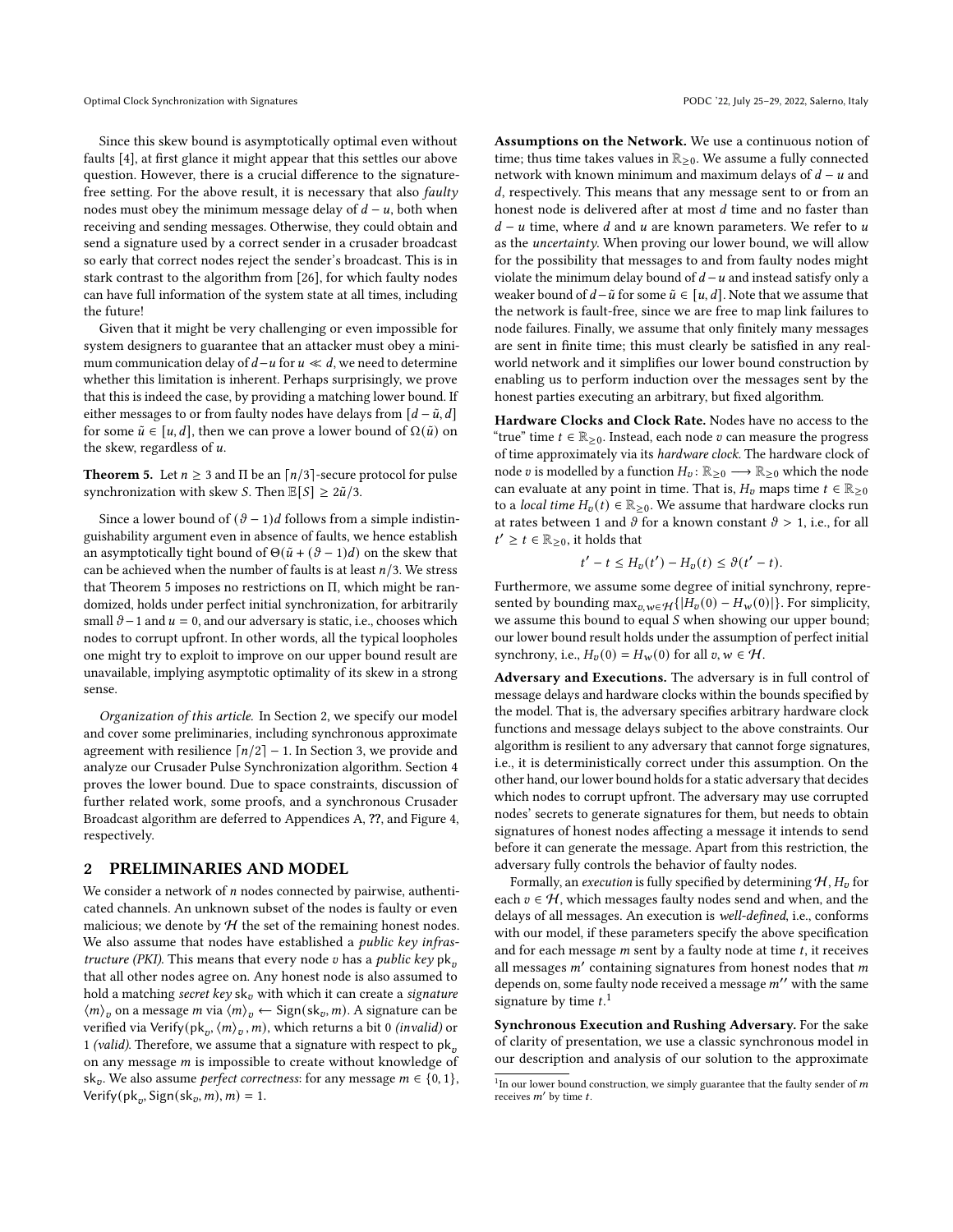agreement problem. That is, computation proceeds in computesend-receive rounds, and the goal is to complete the task in as few communication rounds as possible. While working in the synchronous model, we also assume a rushing adversary that can immediately observe honest nodes' messages in any given round and choose its own messages based on them. However, since our goal is to synchronize clocks in the above model, we will later show how to overcome this assumption in our main synchronization protocol.

Crusader Broadcast. In the synchronous setting, we assume a subroutine implementing Crusader Broadcast to be available.

Definition 6 (Crusader Broadcast). Let Π be protocol executed among *n* nodes where a designated dealer *v* holds an input  $b_v \in$ {0, 1} and nodes terminate upon generating an output  $o_v \in \{0, 1, \perp\}.$ We say that  $\Pi$  is an  $f$ -secure protocol for crusader agreement if the following holds whenever at most  $f$  nodes are corrupted:

- Validity: If  $v \in \mathcal{H}$ , then  $o_w = b_v$  for all  $w \in \mathcal{H}$ .
- Crusader Consistency: If  $o_u \in \{0, 1\}$  for some  $u \in \mathcal{H}$ , then for all  $w \in H$ ,  $o_w \in {\{\perp, o_u\}}$ .

Figure [4](#page-12-1) shows Algorithm CB implementing crusader broadcast with signatures, whose correctness is shown in [\[12\]](#page-9-16).

## 2.1 Approximate Agreement with Signatures

In this section, we describe a simple synchronous 2-round  $(\ell, \ell/2)$ ,  $\lceil n/2 \rceil - 1$ )-secure approximate agreement algorithm, where we describe the protocol from the view of node  $v$  with input  $r<sub>v</sub>$  and  $\ell$  denotes the initial range of honest nodes' values. Note that a  $(\ell, \epsilon, \lceil n/2 \rceil - 1)$ -secure approximate agreement algorithm follows immediately by repeating the algorithm  $\lceil \log \ell / \epsilon \rceil$  times, feeding the output of the previous iteration as input into the new instance.

The algorithm is given in Figure [1.](#page-4-0) Intuitively, its correctness follows from the facts that (i) nodes always discard enough values to ensure that the remaining ones lie within input range, where any received ⊥ guarantees that the respective sender is faulty and does not contribute to the list of received non-⊥ values and (ii) the intervals spanned by the remaining values must intersect, implying that their midpoints can only be  $\ell/2$  apart.

The first point is immediate from the properties of crusader broadcast. To show the second point, we argue as follows. First, observe that if there are no ⊥-values received by honest parties, all of them have the same lists and, trivially, retain the same interval. Second, a node receiving a ⊥-value can only increase the interval it retains, allowing us to extend this statement by induction on the number of  $⊥$  values received by honest parties to all executions.

We now formalize this intuition. To this end, we denote as  $I_n :=$  $[a_v, b_v]$  the interval spanned by the remaining values received by node  $v \in \mathcal{H}$  in the first step (i.e., the ones that remain after discarding the highest and lowest values for that iteration). For any execution of the protocol in which some  $v \in \mathcal{H}$  receives at least one ⊥ value and any  $x \in \mathbb{R}$ , we denote by  $\tilde{I}_{v}^{x} = [\tilde{a}_{v}, \tilde{b}_{v}]$  the interval  $I_{v}$ that results from an alternative execution of the protocol in which  $v$  receives identical messages except that one of the  $\perp$  values is replaced by  $x$ .

<span id="page-3-1"></span>**Lemma 7.** For all 
$$
x \in \mathbb{R}
$$
 and all  $v \in \mathcal{H}$ ,  $\tilde{I}_v^x \subseteq I_v$ .

PROOF. Fix an arbitrary node  $v \in H$  receiving at least one ⊥ value. For  $0 < b \leq f$ , denote by  $r_v^1, ..., r_v^{n-k}$  the  $n-b$  non- $\perp$  values that  $v$  receives in this iteration and assume they are ordered in ascending fashion. Similarly, denote by  $\tilde{r}_v^1, ..., \tilde{r}_v^{n-k+1}$  the corresponding values in the alternative execution in which in addition  $x$ is received by  $v$ . Because the second list is identical to the old one except for exactly one additional value, we have for all  $1 \le j \le n-b$ that  $\tilde{r}_v^j \leq r_v^j \leq \tilde{r}_v^{j+1}$ . In particular,

and

$$
\tilde{b}_v = \tilde{r}_v^{n-(f-(b-1))} \le r_v^{n-(f-(b-1))} \le r_v^{n-(f-b)} = b_v,
$$
  
i.e.,  $\tilde{t}_v^x = [\tilde{a}_v, \tilde{b}_v] \subseteq [a_v, b_v] = I_v.$ 

 $\tilde{a}_v = \tilde{r}_v^{f-(b-1)+1} \geq r_v^{f-b+1} = a_v$ 

<span id="page-3-2"></span>**Lemma 8.** There exists  $x \in \mathbb{R}$  such that  $x \in I_v$  for all  $v \in \mathcal{H}$ .

PROOF. We prove the claim by induction over the total number  $k$  of ⊥ values received by honest nodes.

- base case: Suppose that  $k = 0$ . Thus, for all  $v, w \in H$ ,  $I_v = I_w$ by crusader consistency of CB. Since  $f = \lceil n/2 \rceil - 1$ , each node retains at least one value, i.e., this interval is non-empty.
- step from k to  $k + 1$ : Suppose the claim holds for  $k \in \mathbb{N}$ . By the induction hypothesis, there is  $x \in \mathbb{R}$  such that  $x \in I_v$ for all  $v \in H$ . Consider an alternative execution in which all nodes receive the same messages except that for some honest node  $w$ , one of its values is replaced by  $\bot$ . Denote by  $I_0, v \in H$ , the intervals in this new execution. For each honest node  $v \neq w$ , we have that  $x \in I_v = \tilde{I}_v$ . For w, we have that  $x \in I_w \supseteq \tilde{I}_w$  by Lemma [7.](#page-3-1)

Since this construction applies for any inputs  $r_v$ ,  $v \in H$ , and we imposed no restrictions on the values received from faulty nodes, the claim of the lemma follows for all executions of the algorithm. □

<span id="page-3-3"></span>**Theorem 9.** Algorithm [1](#page-4-0) is an  $(\ell, \ell/2, \lceil n/2 \rceil - 1)$ -secure 2-round protocol for approximate agreement.

PROOF. Without loss of generality, we order the inputs of the honest nodes in ascending order. As there are at most  $f = \lfloor n/2 \rfloor - 1$ corrupted nodes and CB has validity, we have that  $r_1 \leq a_v$  and  $r_{n-f}$  ≥  $b_v$  for all  $v \in H$ . Hence,  $o_v = (a_v + b_v)/2$  satisfies the validity condition of approximate agreement.

By Lemma [8,](#page-3-2) there is  $x \in \mathbb{R}$  such that  $x \in I_v = [a_v, b_v]$  for all  $v \in H$ . For all  $v, w \in H$ , we can hence infer that

$$
o_v - o_w = \frac{a_v + b_v - a_w - b_w}{2}
$$
  
 
$$
\leq \frac{x + r_{n-f} - r_1 - x}{2} = \frac{r_{n-f} - r_1}{2} \leq \frac{\ell}{2}.
$$

Corollary [2](#page-1-0) readily follos by inductive application of Theorem [9,](#page-3-3) where the output of the *i*th run is used as input for the  $(i + 1)$ <sup>th</sup> run.

### <span id="page-3-0"></span>3 CRUSADER PULSE SYNCHRONIZATION

In this section, we provide and prove correct our pulse synchronization algorithm. In analogy to the classic algorithm by Lynch and Welch [\[26\]](#page-9-9) that achieves asymptotically optimal skew in the signature-free setting, the algorithm can be viewed as simulating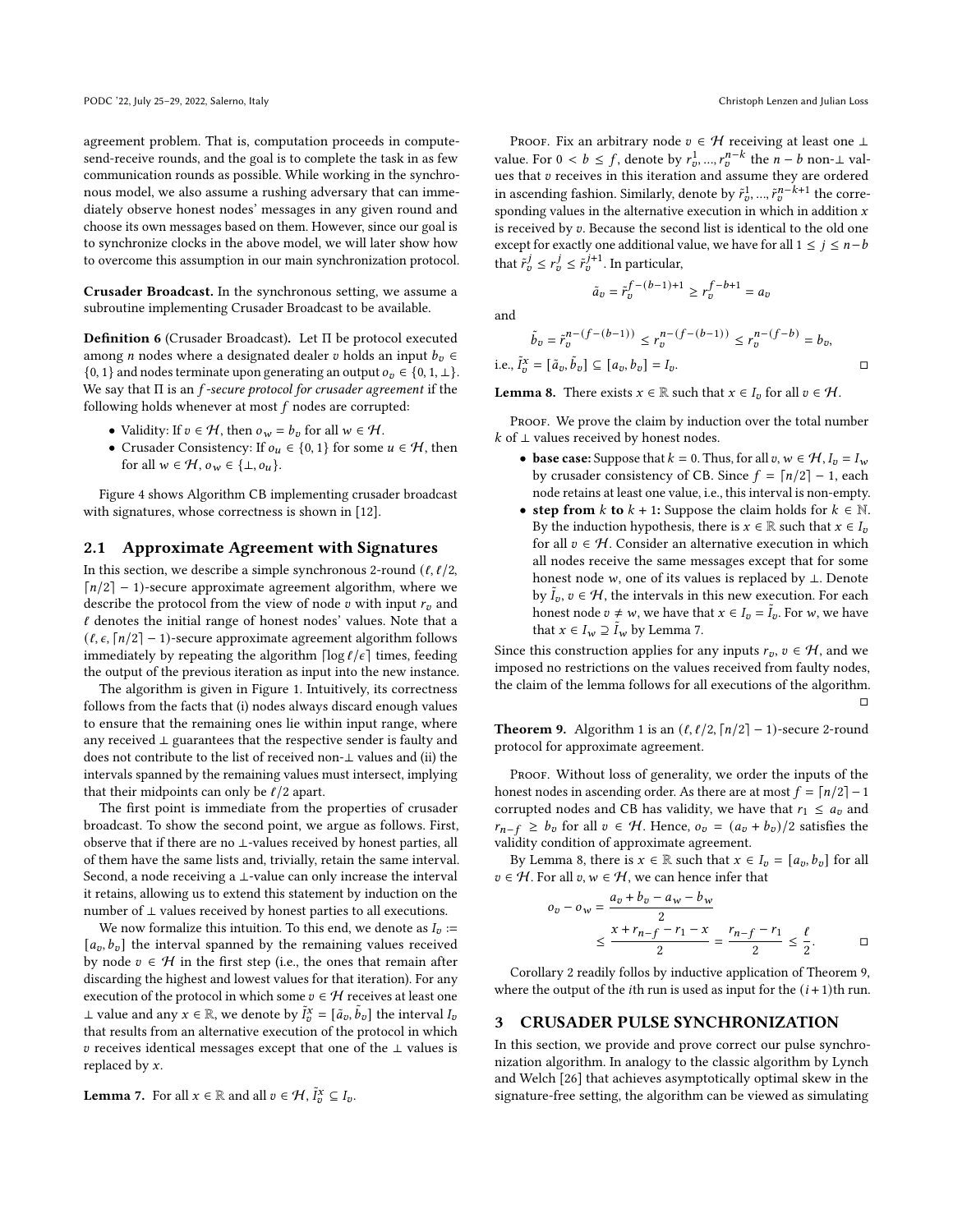#### Algorithm APA

- <span id="page-4-0"></span> $\bullet~$   $v$  sends  $r_v$  to all nodes using (an instance of) Algorithm <code>CB</code>
- Denote  $r_w$  the value received from w (which might be ⊥). Determine  $o_n$  as follows:
	- Denote  $b$  as the number of CB instances that output  $\perp$  in the previous step.
	- Sort all the non-⊥ values received via the instances of CB in the previous step, then discard the lowest  $f b$  and the highest  $f - b$  of those values. Denote I the interval spanned by the remaining values.
	- Output the midpoint  $o_v$  of I.

#### Figure 1: A synchronous 2-round  $(\ell, \ell/2, f)$ -secure algorithm for approximate agreement, where  $f = \lceil n/2 \rceil - 1$ .

iterations of synchronous approximate agreement. The goal is to agree on the pulse times, i.e., pull them closer together despite interference from faulty nodes.

There are two notable differences from running "plain" approximate agreement. One is that the goal is to agree on (real) times, which cannot directly be accessed by the nodes. This results in the algorithm using communication and the hardware clocks to estimate the differences between pulse times. Because these measurements are inexact and clocks drift, the second difference emerges: while approximate agreement works towards decreasing the error in each iteration, (in the worst case) these inaccuracies in the nodes' perception work towards increasing them.

In the following, assume parties are running an algorithm for pulse synchronization, where  $\vec{p}_r$  denotes the pulse times of honest parties for the *r*th pulse.<sup>[2](#page-4-1)</sup> We define  $\|\vec{p}_r\| := \max_{v \in \mathcal{H}} \{p_v^r\}$  –  $\min_{v \in \mathcal{H}} \{p_v^r\}$ . Denote by *S* the upper bound on  $\|\vec{p}_r\|$  for all  $r \in \mathbb{N}$ that we are going to show. Note that the algorithm is allowed to make use of  $S$ , even though we will be able to determine  $S$  only once our analysis is complete.

# 3.1 Timed Crusader Broadcast

Before presenting the full algorithm, let us discuss how estimates of clock offsets can be obtained that comply with the requirements of (our simulation of) Algorithm APA. Intuitively, instead of communicating the (unknown) pulse times, each node  $v \in \mathcal{H}$  will broadcast (up to a small, fixed local time offset) when locally generating its pulse. Knowing that these messages are underway for about  $d$  time, each recipient  $w \in H$  can then determine an approximation of  $\Delta_{v,w}^r$  of  $p_w^r - p_v^r$  of error  $O(u + (\vartheta - 1)d)$ .

In order for these estimates to be used in the simulation of Algorithm APA, we need them to satisfy a timed analogon of Crusader Consistency. In the absence of any error, this would mean that for any two honest parties  $v, w \in \mathcal{H}$  and (possibly faulty) node  $x \in \mathcal{H}$ such that  $\Delta_{v.x}^r$ ,  $\Delta_{w.x}^r \neq \bot$ , it holds that  $\Delta_{v.x}^r - \Delta_{w.x}^r = p_w^r - p_v^r$ . Under this condition, the estimates  $p_v^r + \Delta_{v.x}^r$  and  $p_w^r + \Delta_{w.x}^r$  are equal, i.e., it is as if faulty node  $x$  had broadcast to a subset of the honest nodes at some specific time  $p_x^r$  that each  $v \in \mathcal{H}$  with  $\Delta_{v,x}^r \neq \bot$  agrees on. Naturally, we cannnot ensure such an exact match, but signatures give us the possibility to prove reception time up to an error of  $O(u + (\vartheta - 1)d)$ . By rejecting the broadcast message from node x if another node proves to have received the same "broadcast" more than  $u$  (real) time earlier, we can hence ensure the above consistency condition up to an error of  $O(u + (\vartheta - 1)d)$ . The protocol ensuring these guarantees is given in Figure [2.](#page-5-0)

We now formalize the above claims. We first establish that honest dealers' messages are always accepted, i.e., recipients will output their local reception time, which corresponds to validity of Crusader Broadcast.

<span id="page-4-2"></span>**Lemma 10.** Let  $r \in \mathbb{N}$  and suppose that  $\|\vec{p}^r\| \leq S$ . Then for all  $v, w \in \mathcal{H}$ ,  $v$  outputs  $h \neq \perp$  in TCB<sup>r</sup> with  $w$  as the sender.

PROOF. We begin by proving that  $w$ 's signature is received by  $v$  at a local time  $h \in (H_v(p_v^r), H_v(p_v^r) + \vartheta(d + (\vartheta + 1)S))$ . Denote by  $t_w$  the (unique) time at which w sends  $\langle r \rangle_w$  and let  $t_v \in [t_w + d - u, t_w + d]$ be the time at which  $v$  receives it. We observe that

$$
S = \frac{H_w(t_w) - H_w(p_w^r)}{\vartheta} \le t_w - p_w^r \le H_w(t_w) - H_w(p_w^r) = \vartheta S.
$$

Hence,

$$
H_v(t_v) \ge H_v(t_w) = H_v(t_w) - H_v(p_v^r) + H_v(p_v^r)
$$
  
\n
$$
\ge t_w - p_v^r + H_v(p_v^r) \ge p_w^r - p_v^r + S + H_v(p_v^r) \ge H_v(p_v^r),
$$

where the last step uses that  $\|\vec{p}^r\| \leq S$  by assumption. For the upper bound on  $h$ , we get that

$$
H_v(t_v) \le H_v(t_w + d) \le H_v(p_w^r + \vartheta S + d) - H_v(p_v^r) + H_v(p_v^r)
$$
  
\n
$$
\le \vartheta(p_w^r - p_v^r + \vartheta \cdot S + d) + H_v(p_v^r)
$$
  
\n
$$
\le \vartheta((\vartheta + 1)S + d) + H_v(p_v^r).
$$

It remains to prove that  $v$  receives no correct signature of the form  $\langle r \rangle'_{w}$  at a local time  $h' \in (H_{v}(p_{v}^{r}), h + d - 2u)$  from  $x \neq w$ . Since w sends no other signature than  $\langle r \rangle_w$  and signatures cannot be forged, any such message must be sent after x learned  $\langle r \rangle_w$ , at time  $t_x \ge t_w + d - u$ . Hence,  $v$  receives any such message at a time  $t'_{v} \geq t_{x}+d-u \geq t_{w}+2(d-u)$ . On the other hand  $t_{v} \leq t_{w}+d$ , implying that  $t'_v - t_v \ge d - 2u$ . We conclude that  $h' - h = H_v(t'_v) - H_v(t_v) \ge$  $t'_v - t_v \geq d - 2u.$ 

Having established that honest nodes broadcasts are accepted, let us establish the counterpart of Crusader Consistency, namely that if honest nodes accept a broadcast, they do so within a short time of each other.

<span id="page-4-3"></span>**Lemma 11.** Let  $r \in \mathbb{N}$  and  $u, v \in \mathcal{H}$ . Suppose that  $u, v$  participate in an instance of TCB<sup>*r*</sup> with dealer *w* and output  $h_u, h_v \notin {\perp}$ , respectively. Let  $t_u$ ,  $t_v$  denote the times at which  $u$  and  $v$  receive the messages from w, respectively. Then  $|t_u - t_v| \le (1 - 1/\vartheta) \cdot d + 2u/\vartheta$ .

PROOF. Denote as  $t_u$ ,  $t_v$  the times that  $u$  and  $v$  receive a message from w in TCB<sup>r</sup> s.t.  $H_u(t_u) \in (H_u(p_u^r), H_u(p_u^r) + \vartheta(d + \vartheta \cdot S))$  (and similarly for  $v$ ). If for either  $u$  or  $v$  no such time exists, then that party outputs ⊥ and the claim is vacuously true.

Without loss of generality, assume that  $t_u \geq t_v$ . *u* receives the echo from *v* at time  $t \le t_v + d$ . Since *u* does not output ⊥, we

<span id="page-4-1"></span><sup>&</sup>lt;sup>2</sup>Since a priori there is no formal guarantee that  $v \in H$  will indeed generate all pulses, one can define  $p_v^r := \infty$  if  $v$  generates fewer than  $r$  pulses. However, our inductive proof does not need to reason about  $p_{v,r+1}$  before it is established that it is finite.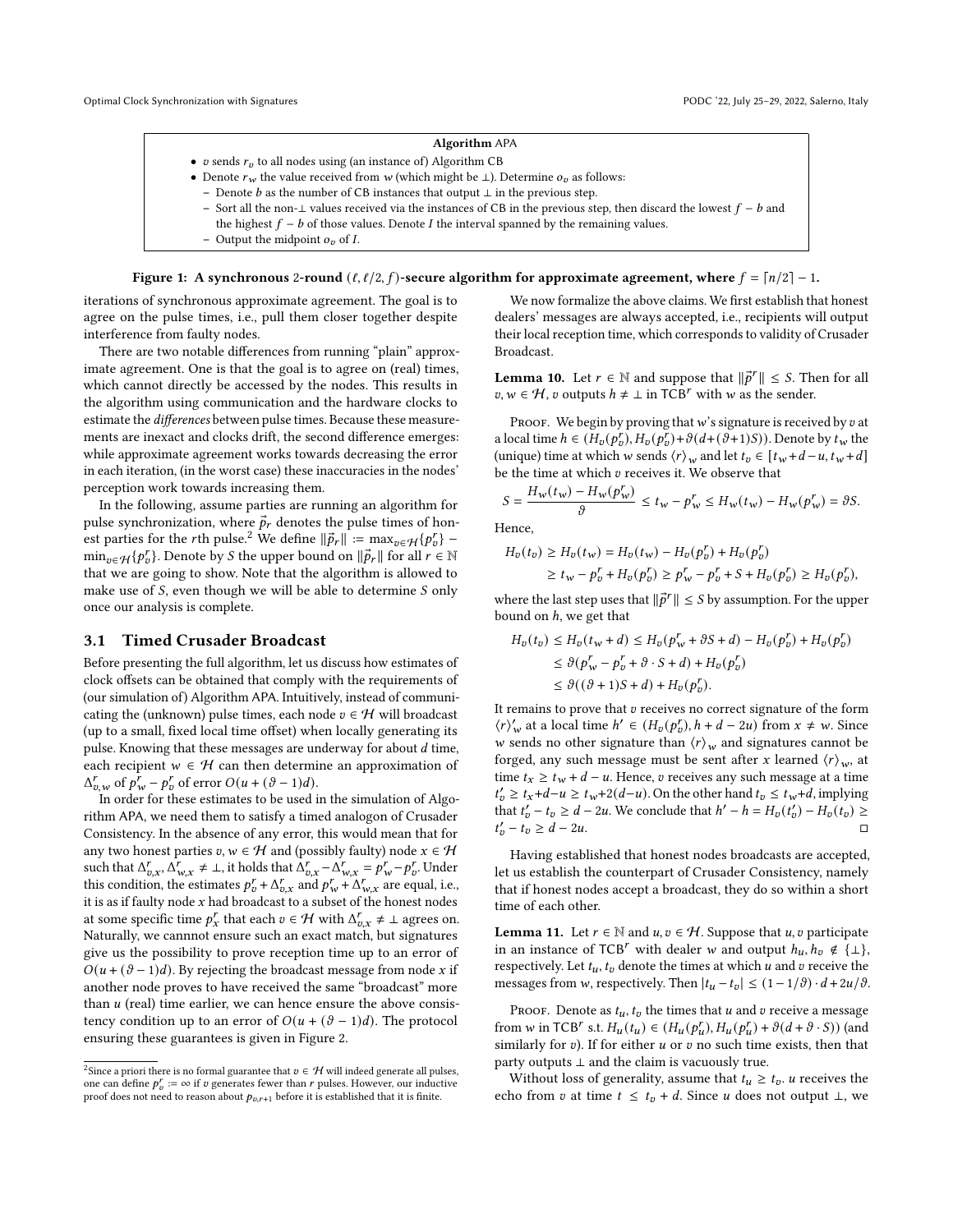#### Algorithm TCB

<span id="page-5-0"></span>We describe the protocol from the view of node  $v$ , where  $w$  is the dealer.

- If v is the dealer, i.e.,  $v = w$ , v sends  $\langle r \rangle_v$  to all nodes at local time  $H_v(p_v^r) + \vartheta \cdot S$  and terminates.
- If  $v$  is not the dealer, i.e.,  $v \neq w$ :
	- If no correctly formed signature  $\langle r \rangle_w$  is received from w at a local time  $h \in (H_v(p_v^r), H_v(p_v^r) + \vartheta(d + (\vartheta + 1)S)),$ terminate with output ⊥.
	- Otherwise, denote by *h* the first such local time. Forward  $\langle r \rangle_w$  to all nodes at time *h*.
- If v receives a correctly formed signature  $\langle r \rangle'_{w}$  at a local time  $h' \in (H_{v}(p'_{v}), h + d 2u)$  from a node  $x \neq w$ , it terminates with output ⊥.
- Otherwise,  $v$  terminates with output  $h$  at local time  $h + d 2u$ .

Figure 2: Timed Crusader Broadcast. The routine assumes that  $\|\vec{p}_r\|\leq S,$  where  $p_v^r$  is the time at which  $v$  generates the  $r$ th pulse. Encoding  $r \in \mathbb{N}$  allows to distinguish instances, so that faulty nodes cannot reuse "old" signatures to disrupt an instance.

have that  $\vartheta \cdot (t - t_u) \geq H_u(t) - H_u(t_u) \geq d - 2u$ . This implies that  $t - t_u \ge (d - 2u)/\vartheta$ . It follows  $t_u - t_v = t - t_v - (t - t_u) \le$  $d - (d - 2u)/\vartheta = (1 - 1/\vartheta) \cdot d + 2u/\vartheta.$ 

### 3.2 Pulse Synchronization Algorithm

With Timed Crusader Broadcast in place, we are ready to proceed to the main algorithm, i.e., iterative simulation of synchronous approximate agreement steps on pulse times. The algorithm is given in Figure [3.](#page-6-0)

Intuitively, in each iteration  $r \in \mathbb{N}$  the algorithm lets each node  $w$  communicate its pulse time using crusader broadcast. The output of this subroutine at v is then used to compute an estimate  $\Delta_{v,w}^r$  of  $p^r_w - p^r_v$ , which in case of a faulty sender might fail and result in ⊥. These estimates are then used exactly as in Algorithm APA to determine a value of Δ, which is then used as a correction to the next pulse time relative to the nominal duration of an iteration of . The fact that Algorithm APA is used on the differences of pulse times is compensated for by adding its output to the previous local pulse time of  $H_v(p_v^r)$ ; since substracting  $p_v^r$  does not change the order of the received values and the output is a convex combination of two inputs of a specific rank, up to the errors introduced by clock drift and delay uncertainty, this is equivalent to executing Algorithm APA on inputs  $p_v^r$ .

We begin our analysis of the algorithm by translating the validity and consistency guarantees of Algorithm  $\text{TCB}^r$  into corresponding guarantees on the computed estimates  $\Delta_{v,w}^r$ . In the following, we will bound the error in the estimates by  $\delta := 2u + (\vartheta^2 - 1)d +$  $2(\theta^3 - \theta^2)$ S. First, we show validity, i.e., that honest nodes compute estimates of their difference in pulse times with error smaller than  $\delta$ . The result is shown analogously to [\[14,](#page-9-7) Ch. 10, Lem. 10.8]; we defer the full proof to Appendix [B.](#page-10-1)

<span id="page-5-2"></span>**Lemma 12.** Let  $r \in \mathbb{N}$  and suppose that  $\|\vec{p}^r\| \leq S$ . Let  $v, w \in \mathcal{H}$ and suppose that  $v$  participates in an instance of  $TCB'$  with dealer w. Consider  $\Delta_{v,w}^r$  as defined in algorithm CPS. Then  $\Delta_{v,w}^r \in [p_w^r - p_w^r]$  $p_{v}^{r}, p_{w}^{r} - p_{v}^{r} + \delta$ ).

Proof Sketch. The computation of  $\Delta_{v,w}^r$  accounts for the minimum time (and hence local time) that passes before  $v$  receives the message from  $w$ , which is accepts by Lemma [10.](#page-4-2) The upper bound follows by checking the maximum local time that passes, which is proportional to  $\vartheta$  times the real difference between the pulse times plus a delay uncertainty. □

Next, we show the counterpart of Crusader Consistency, i.e., that non-⊥ estimates are consistent up to error  $δ$ .

<span id="page-5-3"></span>**Lemma 13.** Let  $r \in \mathbb{N}$  and suppose that  $\|\vec{p}^r\| \leq S$ . Moreover, let  $v, w \in \mathcal{H}, x \in [n]/\mathcal{H}$ , and  $h_v, h_w \notin {\perp}$  denote the outputs of  $v$ and w in TCB<sup>r</sup> with sender x. Then  $|\Delta_{v.x}^r - \Delta_{w.x}^r - (p_w^r - p_v^r)| < \delta$ .

PROOF. Let again  $t_v$  and  $t_w$  denote the times at which  $v$  and  $w$ receive the messages from the dealer  $x$ . By Lemma [11,](#page-4-3) it holds that  $t_v - t_w$  ≤  $(1 - 1/\vartheta)d + 2u/\vartheta$ . We get that

$$
\Delta_{v,x}^r - \Delta_{w,x}^r - (p_v^r - p_u^r)
$$
  
=  $H_v(t_v) - H_v(p_v^r) - (H_w(t_w) - H_w(p_w^r)) - (p_w^r - p_v^r)$   

$$
\leq \vartheta(t_v - p_v^r) - (t_w - p_w^r) - (p_v^r - p_w^r)
$$
  
=  $(\vartheta - 1)(t_v - p_v^r) + t_v - t_w$   

$$
\leq (\vartheta - 1)(t_v - p_v^r) + \left(1 - \frac{1}{\vartheta}\right)d + \frac{2u}{\vartheta}
$$
  

$$
\leq (\vartheta - 1)(H_v(t_v) - H_v(p_v^r)) + \left(1 - \frac{1}{\vartheta}\right)d + \frac{2u}{\vartheta}
$$
  

$$
\leq (\vartheta - 1)(\vartheta d + (\vartheta^2 + \vartheta)S) + \left(1 - \frac{1}{\vartheta}\right)d + \frac{2u}{\vartheta} < \delta.
$$

Based on the above bounds, we will prove by induction that for all  $r \in \mathbb{N}$ ,  $\|\vec{p}^r\|$  ≤ *S*. The base of the induction is given by the assumption that hardware clocks are initialized with skew S. The following lemma is the key argument required for the step, establishing that, essentially, an approximate agreement step on the pulse times with error at most  $\delta$  is performed, assuming that the estimates satisfy the above validity and consistency conditions.

<span id="page-5-1"></span>**Lemma 14.** Fix  $r \in \mathbb{N}$ . Suppose that each  $v \in \mathcal{H}$  computes for each  $w \in [n]$  a value  $\Delta_{v,w}^r \in \mathbb{R} \cup \{\perp\}$ , such that the following properties hold:

- For  $v, w \in \mathcal{H}, \Delta_{v,w}^r \in [p_w^r p_v^r, p_w^r p_v^r + \delta].$
- For  $v, w \in \mathcal{H}$  and  $x \in [n]$  such that  $\Delta_{v,x}^r, \Delta_{w,x}^r \notin {\{\perp\}},$  $|\Delta_{v.x}^r - \Delta_{w.x}^r - (p_w^r - p_v^r)| \leq \delta.$

Then the following statements are true:

- (1) For all  $v \in \mathcal{H}$ :  $-||\vec{p}^r|| \leq \Delta_v^r \leq ||\vec{p}^r|| + \delta$ .
- (2)  $\|\vec{\Delta}^r + \vec{p}^r\| \leq \|\vec{p}^r\|/2 + \delta.$

PROOF. We first show the claim for the special case  $\delta = 0$ . Consider an honest node  $v \in \mathcal{H}$  and a faulty node  $x \in [n] \setminus \mathcal{H}$ such that  $\Delta_{v.x}^r \neq \bot$ . We define  $p_x^r := \Delta_{v.x}^r + p_v^r$ . We observe that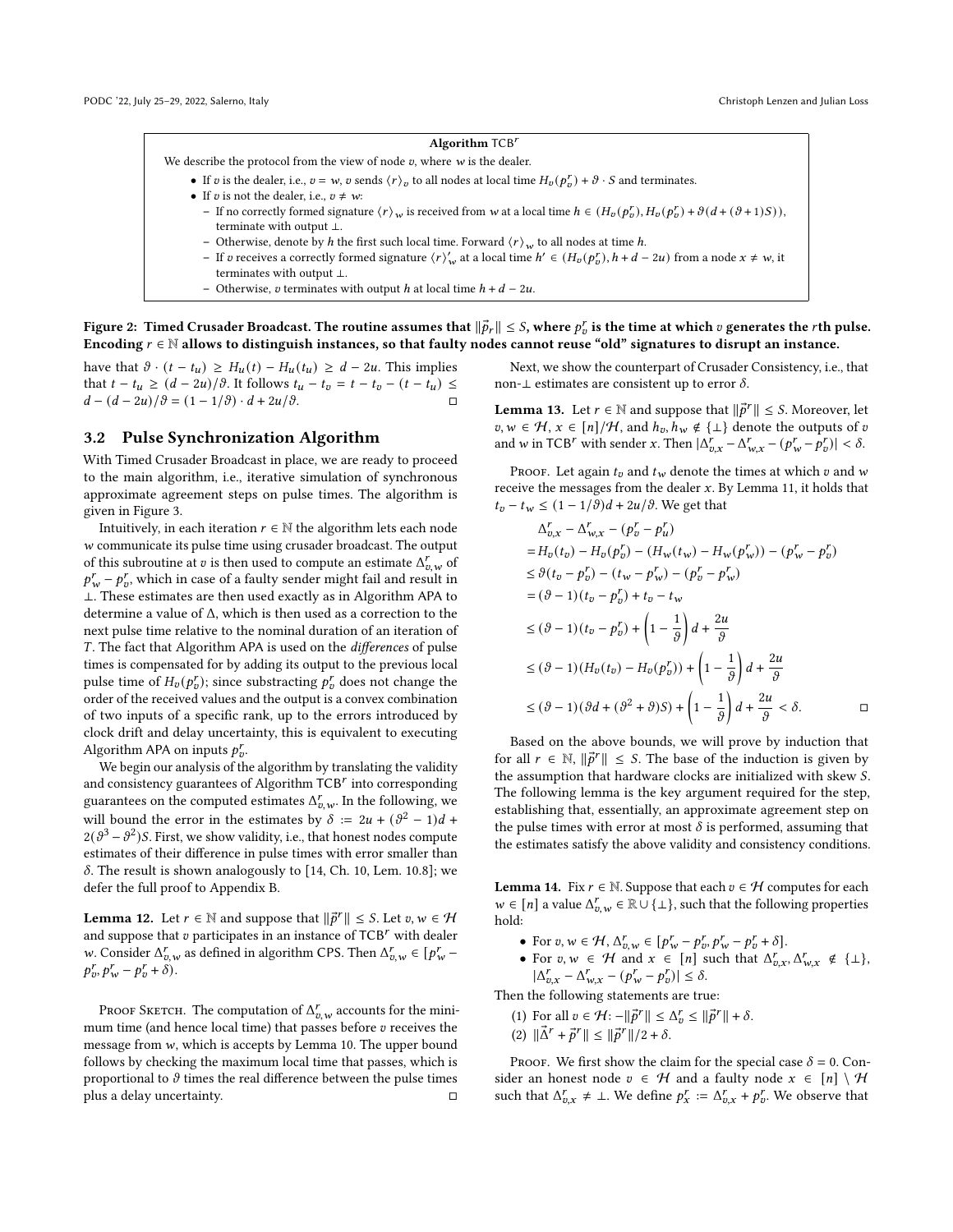#### Algorithm CPS

<span id="page-6-0"></span>We describe the protocol from the view of node  $v$ . Wait until local time  $S$ .

Then do for all  $r \in \mathbb{N}$ :

- Generate rth pulse.
- Simultaneously participate in an execution of TCB<sup>r</sup> with sender w, for each node  $w \in [n]$ . Let  $h_{n,w}$  denote the output of the instance corresponding to sender  $w$ .
- For each node  $w \in [n]$  s.t.  $h_{v,w} \neq \bot$ , compute  $\Delta_{v,w}^r := h_{v,w} H_v(p_v^r) d + u S$ . For all remaining  $w \in [n]$ , set  $\Delta_{v,w}^r := \bot$ . Denote *b* the number of  $\bot$  values.
- Sort all the non-⊥ values computed in the previous step, then discard the lowest  $f b$  and the highest  $f b$  of those values. Denote  $I$  the interval spanned by the remaining values.
- Set  $\Delta_v^r$  to the midpoint of *I*.
- Wait until local time  $H_v(p_v^r) + \Delta_v^r + T$ .

Figure 3: Crusader Pulse Synchronization, where  $f = \lfloor n/2 \rfloor - 1$  is the number of faulty nodes that can be sustained. The algorithm assumes that  $H_v(0) \in [0, S]$  for all  $v \in H$ .

 $p_v^r + \Delta_{v,x}^r = p_w^r + \Delta_{w,x}^r$  for any correct node  $w \in \mathcal{H}$  from the second condition of the statement and the assumption that  $\delta = 0$ . Hence  $p_x^r = p_w^r + \Delta_{w.x}^r$  for all  $w \in \mathcal{H}$  satisfying  $\Delta_{w.x}^r \neq \bot$ .

We next show that  $p_t^r + \Delta_v^r$  for  $v \in \mathcal{H}$  equals the output of v in an iteration of an execution of algorithm APA specified as follows:

- Nodes  $v \in \mathcal{H}$  have input  $p_v^r$ .
- For nodes  $x \in [n] \setminus \mathcal{H}$  such that CB with dealer x outputs  $\Delta_{v.x}^r \neq \bot$  at  $v \in \mathcal{H}$ , v receives  $p_x^r$  from x.

We consider the vector  $L$  of values used to compute the value  $\Delta^r_v$ in iteration r of CPS. For  $w \in [n]$ ,  $\Delta_{v,w}^r = p_w^r - p_v^r$ . Hence, L can be obtained by shifting the non-⊥ input values used in the above execution of APA by  $-p_p^r$ . This implies that in both computations,  $v$ assigns the input corresponding to node  $w$  to the same position  $i_w$ in the sorted vector of non-⊥ inputs. Hence, the indices of discarded inputs in the list  $L$  remains the same in both of these executions as well. Let  $\ell = |L|$  denote the length of  $L$  and  $b := n - \ell$  the number of  $\bot$  values. Without loss of generality, we assume  $L$  to be sorted in ascending order, and that parties are sorted in ascending order by size of their pulse times  $\vec{p}$ . Then in the rth iteration of CPS, v computes the midpoint  $\Delta_{v}^{r}$  of interval  $I_{L}$  spanned by the remaining points in  $L$  as

$$
\Delta_{v}^{r} = \frac{L_{\ell-f+b} + L_{f-b+1}}{2} = \frac{(p_{\ell-f+b}^{r} - p_{v}^{r}) + (p_{f-b+1}^{r} - p_{v}^{r})}{2}
$$

$$
= \frac{p_{\ell-f+b}^{r} + p_{f-b+1}^{r}}{2} - p_{v}^{r}.
$$

By comparison, the above execution of APA computes the midpoint as  $(p_{\ell-f+b}^r + p_{f-b+1}^r)/2 = M_v$  for every node  $v \in H$ . Thus, both executions compute the same midpoint, up to a shift of  $p_{v}^{r}$ , i.e., CPS computes the vector of midpoints  $\Delta_{v}^{r} = M_{v} - p_{v}^{r}$  for every node  $v \in H$ . As APA satisfies the 1/2-consistency condition of approximate agreement, we know that the above execution of APA computes midpoints  $\vec{M}$  satisfying  $\|\vec{M}\| \leq \|p^r\|/2$ . It follows that  $\|\vec{\Delta}^r + \vec{p}^r\| = \|\vec{M}\| \leq \|\vec{p}^r\|/2$ . This proves the second statement of the lemma.

To prove the first statement, we use the validity condition of approximate agreement. We obtain that for all  $v \in H$ ,  $\min_{w \in H} {\{p_w^r\}} \le$  $M_v \le \max_{w \in \mathcal{H}} \{p_w^r\}$ . Since  $\vec{\Delta}^r = \vec{M} - \vec{p}^r$ , we obtain for all  $v \in \mathcal{H}$ 

that

$$
-\|p^r\| = \min_{w \in \mathcal{H}} \{p_w^r\} - \max_{w \in \mathcal{H}} \{p_w^r\} \le M_v - p_v^r = \Delta_v^r
$$
  

$$
\le \max_{w \in \mathcal{H}} \{p_w^r\} - \min_{w \in \mathcal{H}} \{p_w^r\} = \|p^r\|.
$$

For the general case of  $\delta > 0$ , we note that the list of values received by  $v \in \mathcal{H}$  can be obtained from the one of an execution with  $\delta = 0$  by adding to each received value a shift between 0 and  $\delta$ . Thus, our analysis for the case of  $\delta = 0$  implies that

$$
\frac{p_{\ell-f+b}^r + p_{f-b+1}^r}{2} - p_v^r \le \Delta_v^r \le \frac{p_{\ell-f+b}^r + \delta + p_{f-b+1}^r + \delta}{2} - p_v^r
$$

$$
= \frac{p_{\ell-f+b}^r + p_{f-b+1}^r}{2} - p_v^r + \delta.
$$

We conclude that  $-||\vec{p}|| \leq \Delta_p^r \leq ||\vec{p}|| + \delta$ , showing the first claim of the lemma. Moreover,  $\Delta_{v}^{r} + p_{v}^{r} \in [M_{v}, M_{v} + \delta]$  and hence,  $\|\Delta^{r} + p^{r}\| \leq$  $\|\vec{M}\| + \delta \leq \|p^r\|/2 + \delta.$  □

An immediate consequence of Lemma [14](#page-5-1) is that if the hypothesis of our induction holds, i.e.,  $\|\vec{p}^r\| \leq S$ , then the computed shifts  $\vec{\Delta}^r$ are feasible, in the sense that  $v \in H$  the waiting statement at the end of the main loop of Algorithm CPS refers to a local time that is larger then the local time when all instances of crusader broadcast for round *r* have terminated at *v*, so that *v* can compute  $\Delta_{v}^{r}$ ; a proof is given in Appendix [B.](#page-10-1)

<span id="page-6-2"></span>**Corollary 15.** Fix  $r \in \mathbb{N}$ . Suppose that  $T \ge (\vartheta^2 + \vartheta + 1)S + \vartheta^2$  $(\vartheta + 1)d - 2u$  and  $\|\vec{p}^r\| \leq S$ . Moreover, denote as  $\tau_p^r$  the time at which  $v \in \mathcal{H}$  finalizes the computation of  $\Delta_v^r$ . Then for all  $v \in \mathcal{H}$ ,  $H_v(p_v^r) + \Delta_v^r + T \ge H_v(\tau_v^r).$ 

Similarly to [\[14,](#page-9-7) Ch. 10, Lem. 10.7], we can now prove that the induction steps succeeds, i.e., that if  $\|\vec{p}^r\| \leq S$ , then also  $\|\vec{p}^{r+1}\| \leq S$ ; the details are given in Appendix [B.](#page-10-1)

<span id="page-6-1"></span>**Lemma 16.** Suppose that  $T \ge (\theta^2 + \theta + 1)S + (\theta + 1)d - 2u$ ,  $S \geq (2(2\vartheta - 1)\delta + 2(\vartheta - 1)T)/(2 - \vartheta)$ , and  $\|\vec{p}^r\| \leq S$ . Then

•  $(T - S)/\vartheta \leq \min_{w \in \mathcal{H}} \{p_w^{r+1}\} - \min_{w \in \mathcal{H}} \{p_w^r\} \leq T + S + \delta$ and •  $\|\vec{p}^{r+1}\| \leq S$ .

PROOF SKETCH. Lemma [14](#page-5-1) allows us to interpret the new pulse times as the result of performing an approximate agreement step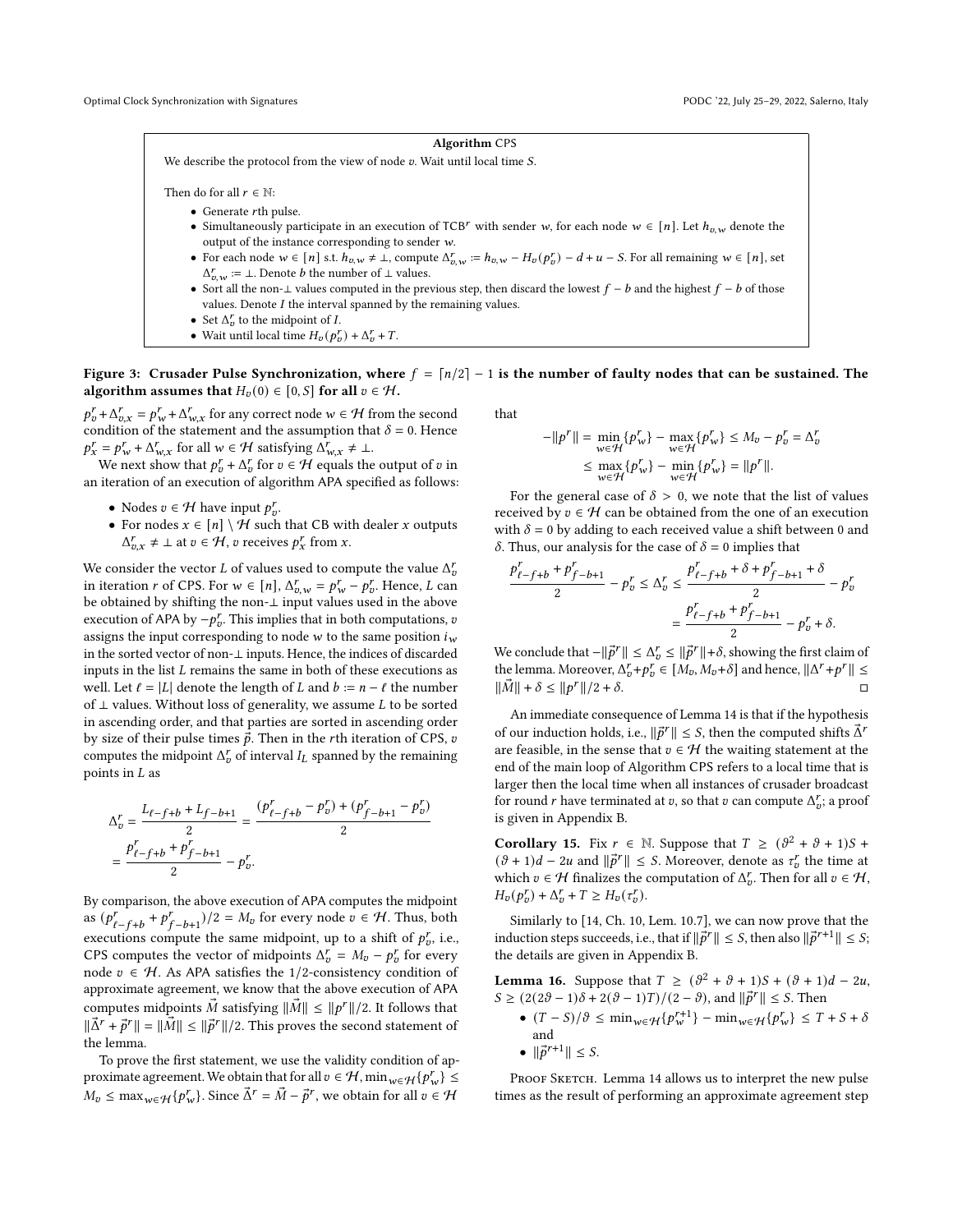with error  $\delta$  on the previous pulse times (up to adding  $T$  and clock drift). The first statement follows from the resulting bound of  $-S \leq$  $\|\vec{p}^r\| \leq \Delta_p^r \leq \|\vec{p}^r\| + \delta \leq S + \delta$ . The second statement is shown by using that approximate agreement reduces the "old" error carried over from the previous iteration by  $\|\vec{p}^r\|/2$ , which compensates for the "new" error due to the measurement error of  $\delta$  and clock drift.  $\Box$ 

The proof of the main theorem is analogous to [\[14,](#page-9-7) Ch. 10, Thm. 10.9]; we defer it to Appendix [B.](#page-10-1)

<span id="page-7-3"></span>**Theorem 17.** Suppose that 
$$
4 - \theta + \theta^2 - 3\theta^3 > 0
$$
 and

$$
T \geq \frac{(\vartheta^2 + \vartheta + 1)2(2\vartheta - 1)(2u + (\vartheta^2 - 1)d)}{4 - \vartheta + \vartheta^2 - 3\vartheta^3} + (\vartheta + 1)d - 2u \in O(d).
$$

Define  $S$  as

$$
S:=\frac{2(2\vartheta-1)\big(u+(\vartheta-1)d\big)+2(\vartheta-1)T}{4-2\vartheta-\vartheta^2}\in O\big(u+(1-1/\vartheta)T\big),
$$

and suppose that  $\max_{v \in \mathcal{H}} \{ H_v(0) \} \leq S$ . Then Algorithm CPS is an ( $\lceil n/2 \rceil$  – 1)-secure clock synchronizaton protocol with skew S, minimum period  $P_{\text{min}} \ge (T - (\vartheta + 1)S)/\vartheta$ , and maximum period  $P_{\text{max}} \leq T + 3S$ .

PROOF SKETCH.  $S$  and  $T$  are chosen in accordance with the prerequisites of Lemma [16,](#page-6-1) from which the claims readily follow. As  $T \in \Omega(S)$  and  $S \in \Omega((\vartheta - 1)T)$ , this is only feasible if  $\vartheta - 1$  is small enough. □

By checking for which values of  $\vartheta > 1$  the polynomial in  $\vartheta$  in the preconditions of the theorem is positive, we arrive at Corollary [4.](#page-1-1)

**Corollary 4.** If  $\vartheta \le 1.11$ , there are choices  $T \in \Theta(d)$  and  $S \in \Theta(d)$  $\Theta(u + (\vartheta - 1)d)$  such that Algorithm [3](#page-6-0) is a  $(\lceil n/2 \rceil - 1)$ -secure pulse synchronization protocol with skew *S*, minimum period  $P_{\text{min}} \in$  $\Theta(d)$  and maximum period  $P_{\text{max}} \in P_{\text{min}} + \Theta(S)$ .

# <span id="page-7-0"></span>LOWER BOUND ON THE SKEW

Algorithm CPS exploits signatures in order to prevent faulty nodes from equivocating about their own perception of time, i.e., when they broadcast. However, echoing signatures comes not only at the expense of another message delay (and thus timing uncertainty  $u$ ), but also at the expense of adding indirection to communication relevant for the algorithm. As a result, the timing delay uncertainty determining its skew bound is actually  $\tilde{u}$ , the uncertainty on communication links involving a faulty party, which might be larger than u.

In this section, we prove that this restriction is inherent. Concretely, we show that no algorithm can achieve a skew smaller than  $2\tilde{u}/3$ , even if  $u = 0$ . Our lower bound is established by the standard technique of manipulating hardware clocks in a way that is hidden by adjusting message delays, enabling us to construct three executions that are indistinguishable to honest nodes. Two executions are indistinguishable to an honest node if the sequence of received messages as well as the local reception times are identical; in this case, the algorithm must send the same messages at the same local times and generate pulses at the same time.<sup>[3](#page-7-1)</sup> The hardware clock

skew of  $2\tilde{u}/3$  we build up then translates to a skew of at least  $2\tilde{u}/3$ between pulses in at least one of the three executions.

In our setting, this approach faces the technical challenge that it is not sufficient to define the executions such that hardware clocks and message delays conform to the model, followed by proving their indistinguishability. In addition, we must prove that the adversary can obtain the required knowledge to determine its strategy upfront and have faulty nodes send the required messages to maintain indistinguishability in time.

We now set up to formally prove the lower bound. Fix an arbitrary deterministic pulse synchronization algorithm  $A$ . For convenience of notation, w.l.o.g. we assume that no two messages are received at the exact same local time; the general case can be covered by breaking ties lexicographically. Also w.l.o.g., we can assume  $n = 3$ ; the general case follows from a simple simulation argument we provide later. In order to distinguish the three executions we construct, we use superscripts  $i \in [3]$ . For notational convenience, both execution and node indices are always taken modulo 3, which also exposes the symmetry of the construction.

Throughout this section, all considered execution triples  $(Ex^i)_{i \in [3]}$ , share the following properties  $P$ :

- $\mathcal{H}^i = [3] \setminus \{i\}.$
- $\bullet$  Messages sent between honest parties have delay  $d$ .
- All other messages have delay  $d \tilde{u}$ .
- $H_{i+1}^i(t) = t$ .
- $H_{i+2}^{i}(t) = \partial t$  for  $t \leq 2\tilde{u}/(3(\partial 1))$  and  $H_{i+2}^{i}(t) = t + 2\tilde{u}/3$ for  $t \geq 2\tilde{u}/(3(\vartheta - 1)).$

In particular, hardware clocks of honest nodes never deviate by more than  $2\tilde{u}/3$  from real time.

We construct our triple of executions by induction over the number of messages  $k$  sent by faulty nodes, where indistinguishability holds before the maximum local reception time of such a message. The base case is trivial; the following lemma performs the step.

<span id="page-7-2"></span>**Lemma 18.** Let  $n = 3$ ,  $k \in \mathbb{N}$ , and  $\Pi$  be a 1-secure protocol for pulse synchronization with skew S. Suppose there exist executions  $\operatorname{Ex}^1$ ,  $\operatorname{Ex}^2$ ,  $\operatorname{Ex}^3$  of  $\Pi$  satisfying  $P$  and the following properties.

- Faulty nodes send a total of  $k$  messages in  $Ex^1$ ,  $Ex^2$ , and  $Ex^3$ .
- Let  $h^*$  be the maximum local time at which a message from a faulty node is received (or 0 if faulty nodes send no messages). Honest node *i* cannot distinguish  $Ex^{i+1}$  and  $Ex^{i+2}$  until local time  $h^*$ .

If there exists a node *i* that can distinguish  $Ex^{i+1}$  and  $Ex^{i+2}$ , then there exist executions  $\tilde{E}x^1$ ,  $\tilde{E}x^2$ , and  $\tilde{E}x^3$  with the same properties, except that faulty nodes send an additional message which is received at a local time  $h > h^*$ . Moreover, for  $i \in [3]$ , nodes  $i + 1$  and  $i + 2$  cannot distinguish  $\widetilde{\mathsf{Ex}}^i$  from  $\mathsf{Ex}^i$  before time *h*.

PROOF. Let h denote the minimum local time (over all executions) at which a node *i* can distinguish  $Ex^{i+1}$  and  $Ex^{i+2}$ . By the prerequisites and the assumption that no two messages are received at the same time, there exists an honest message  $m$  that  $i$  receives in exactly one of these executions at local time  $h > h^*$ . Observe that the requirements on  $\tilde{E}x^1$ ,  $\tilde{E}x^2$ ,  $\tilde{E}x^3$  fully specify these executions save for the additional message that is sent by some faulty party. We rule that the additional message is  $m$ , which is sent by

<span id="page-7-1"></span> $3$  For a randomized algorithm, this holds only after fixing the randomness. However, the strategy of the adversary is independent of the algorithm, which allows us to prove the result for deterministic algorithms and infer the general statement by Yao's principle.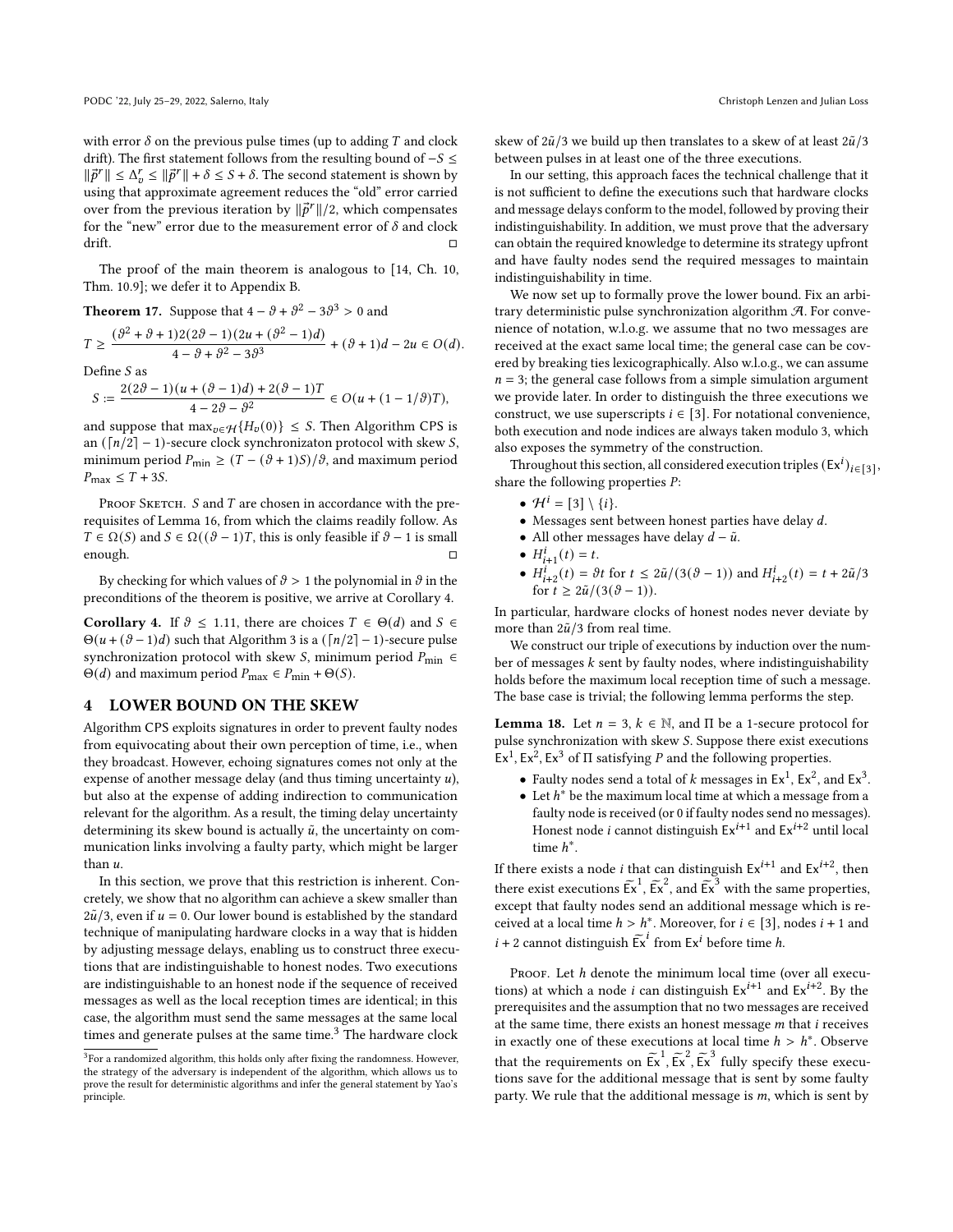the same (there faulty) node with the same local reception time at  $i$ . We will need to establish that  $\widetilde{\mathsf{Ex}}^1$ ,  $\widetilde{\mathsf{Ex}}^2$ ,  $\widetilde{\mathsf{Ex}}^3$  are well-defined, in that faulty nodes always learn all signatures required for the messages they send. However, let us first establish the indistinguishability statements, as these are needed to show well-definedness.

We begin by showing that for each  $j \in [3]$ , executions  $\widetilde{\mathsf{Ex}}^{j+1}$  and  $\mathsf{We}$  $Ex^{j+1}$  are indistinguishable before time  $h$ . An analogous statement holds for  $\widetilde{\mathsf{Ex}}^{j+2}$  and  $\mathsf{Ex}^{j+2}$ . Toward a contradiction, suppose that there exists a local time  $\tilde{h} < h$  at which some node *j* can distinguish  $\widetilde{\mathsf{Ex}}^{j+1}$ ,  $\mathsf{Ex}^{j+1}$ . Without loss of generality, we let  $\widetilde{h}$  denote the minimal such time. This implies that  $j$  receives a message  $\tilde{m}$  at local time  $\tilde{h}$  in execution  $\tilde{E}^{j+1}$ , which it does not receive in  $E^{j+1}$  (or vice versa).

We analyze two cases:

- $\tilde{m}$  is sent by an honest node  $j' \neq j$ : As  $d > 2\tilde{u}/3$ , honest parties' local clocks are less than  $d$  apart at all times. As messages sent between honest parties have delay  $d$ , thus  $i'$  must have sent  $\tilde{m}$  at some local time less than  $\tilde{h}$ . Because  $\tilde{Ex}^{j+1}$ and  $Ex^{j+1}$  are indistinguishable before time  $\tilde{h}$ ,  $j'$  sends  $\tilde{m}$  in both  $Ex^{j+1}$  and  $Ex^{j+1}$ . Hence,  $\tilde{m}$  is received at the same local time by *j* in both  $Ex^{j+1}$  and  $Ex^{j+1}$ . This is a contradiction.
- $\tilde{m}$  is sent by an faulty node  $j' \neq j$ : As  $\tilde{m}$  is received by j before local time  $h, m \neq m$ . It follows that  $j'$  sends  $\tilde{m}$  in both executions. Hence it is received at the same local time by  $j$ in both  $Ex^{j+1}$  and  $\widetilde{Ex}^{j+1}$ . This is a contradiction.

Since  $Ex^{j+1}$  and  $Ex^{j+2}$  are indistinguishable to *j* before local time *h*, it follows that  $\widetilde{Ex}^{j+1}$  and  $Ex^{j+2}$  are also indistinguishable before local time *h* to *j*. As, analogously,  $Ex^{j+2}$  and  $Ex^{j+2}$  are indistinguishable to *j* before local time *h*,  $\widetilde{Ex}^{j+1}$  and  $\widetilde{Ex}^{j+2}$  are also indistinguishable to  $j$  before local time  $h$ . Finally, by construction and the assumption that only one message is received at any given time,  $\widetilde{\mathsf{Ex}}^{j+1}$  and  $\widetilde{\mathsf{Ex}}^{j+2}$  are also indistinguishable to *j* at local time *h*.

It remains to show that the behaviour of faulty nodes in executions  $\tilde{Ex}^1$ ,  $\tilde{Ex}^2$ ,  $\tilde{Ex}^3$  is also well-defined. Suppose that faulty node  $i \in [3]$  sends  $\tilde{m}$  in  $\tilde{Ex}^i$ . Let  $\tilde{h} \leq h$  be the local time when  $\tilde{m}$  is received (by an honest node) in  $\overline{F}$ <sup>*i*</sup>. Denote as  $t^i \ge \overline{h} - 2\tilde{u}/3$  the time at which  $\tilde{m}$  is received in  $\tilde{F}x^i$ . By definition, *i* sends  $\tilde{m}$  at time  $t^{i} - d + \tilde{u} \ge \bar{h} - d + \tilde{u}/3$  in  $\tilde{Ex}^{i}$ . It is sufficient to show that *i* receives every message  $m'$  on which  $\tilde{m}$  depends by this time.

Consider such a message m' and suppose that  $i + 1 \neq i$  is its sender; the case that  $i + 2$  is the sender is treated analogously. We distinguish two cases based on which node receives  $\tilde{m}$ .

•  $i + 2$  receives  $\tilde{m}$ : Since  $H_{i+2}^{i+1}(\tilde{h}) \ge \tilde{h}$ , and  $i$  sends  $\tilde{m}$  no later than time  $\bar{h} - d$  in  $\tilde{E} \tilde{x}^{i+1}$ . Thus, m' is received by *i* in  $\tilde{E} \tilde{x}^{i+1}$ no later than at time  $\bar{h} - d$ , which corresponds to local time at most  $h^{i+1} := H_i^{i+1}(\bar{h} - d) \leq \bar{h} - d + 2\tilde{u}/3 < \bar{h}$ . By indistinguishability of executions before local time  $h \geq \bar{h}$ ,  $i$  receives m' by the same local time  $h^{i+1}$  in  $\tilde{Ex}^{i+2}$ , and accordingly no later than (real) time  $h^{i+1}$ . Hence,  $i + 1$  sends  $m'$  in  $\sum_{i=1}^{i+2}$ by time  $h^{i+1} - d$  and local time  $h^{i+2} := H_{i+1}^{i+2}(h^{i+1} - d) \le$  $h^{i+1} - d + 2\tilde{u}/3 < \bar{h}$ . By indistinguishability of  $\tilde{E}^i$  and  $\tilde{E}^i$ .

before local time *h*, it follows that  $i + 1$  sends  $m'$  in  $\tilde{Ex}^i$  by local time (and also time)  $h^{i+2}$ . Hence, in  $\widetilde{\mathsf{Ex}}^i$ , *i* receives *m'* by time

$$
h^{i+2}+d-\tilde{u}\leq h^{i+1}-\frac{\tilde{u}}{3}\leq \bar{h}-d+\frac{\tilde{u}}{3}.
$$

• *i*+1 receives  $\tilde{m}$ : Since  $H_{i+1}^{i+2}(\bar{h}) \geq \bar{h}$ , we have that *i* sends  $\tilde{m}$  by time  $\bar{h} - d$  in  $\tilde{Ex}^{i+2}$ . Thus, m' is received by  $i$  in  $\tilde{Ex}^{i+2}$  by time  $\bar{h}$ −d, and hence sent by  $i+1$  by time  $\bar{h}$ −2d. This corresponds to local time  $h^{i+2} := (H_{i+1}^{i+2})(\bar{h} - 2d) \le \bar{h} - 2d + 2\tilde{u}/3 < \bar{h}$ . By indistinguishability of executions before local time  $h \geq \bar{h}$ ,  $i + 1$  sends m' by the same local time and time  $h^{i+2}$  in  $\widetilde{Ex}^i$ . Hence, *i* receives  $m'$  at time at most

$$
h^{i+2} + d - \tilde{u} \le \bar{h} - d - \frac{\tilde{u}}{3} < \bar{h} - d + \frac{\tilde{u}}{3}.
$$

Using the Lemma [18](#page-7-2) inductively, we construct executions that are indistinguishable to honest nodes at all times. A full proof of Lemma [19](#page-8-0) is provided in the appendix.

<span id="page-8-0"></span>**Lemma 19.** Let  $n = 3$  and let  $\Pi$  be a 1-secure protocol for pulse synchronization with skew *S*. Then there exist executions  $Ex^1$ ,  $Ex^2$ ,  $Ex^3$ of Π that satisfy P and where node  $i \in [3]$  cannot distinguish  $Ex_{i+1}$ and  $Ex_{i+2}$ .

PROOF SKETCH. Inductive application of Lemma [18](#page-7-2) yields a series of triples of executions with an increasing number of messages sent by faulty nodes, which cannot be distinguished by correctness up to the largest local time when such a message is received. There are two cases: The induction halts, because the indistinguishability holds at all times; in this case we are done. Otherwise, the constructed executions share indistinguishable prefixes with those that are constructed later. As only finitely many messages are sent in finite time, these prefixes must become arbitrarily long. Hence, they define limit executions satisfying the required properties. □

Equipped with these executions, we are in the position to prove the claimed lower bound.

**Theorem 5.** Let  $n \geq 3$  and  $\Pi$  be an  $\lceil n/3 \rceil$ -secure protocol for pulse synchronization with skew *S*. Then  $\mathbb{E}[S] \geq 2\tilde{u}/3$ .

PROOF. We show the statement for the special case of  $n = 3$ ,  $t = 1$ . For general *n*, we can reduce the argument to the case of  $n = 3$ ,  $t = 1$ as follows. Assume the existence of an  $\lceil n/3 \rceil$ -secure protocol  $\Pi$  for pulse synchronization with skew  $S < 2\tilde{u}/3$ . Now, partition the set of *n* nodes into three non-empty subsets  $S_1$ ,  $S_2$ ,  $S_3$  of size at most  $\lceil n/3 \rceil$ . Then, node  $i \in \lceil 3 \rceil$  simulates the protocol behaviour of nodes in  $S_i$  in  $\Pi$  and outputs the pulse times of the lexicographically first node in  $S_i$ . By assumption, this yields a 1-secure protocol for pulse synchronization for  $n = 3$  with skew *S*.

Thus, let Π be a 1-secure protocol for pulse synchronization, and assume for now that  $\Pi$  is deterministic. By Lemma [19,](#page-8-0) there exist executions  $Ex^1$ ,  $Ex^2$ ,  $Ex^3$  with the following properties:

- $\mathcal{H}^i = [3] \setminus \{i\}.$
- $H_{i+1}^i(t) = t$ .
- $H_{i+2}^i(t) = \vartheta \cdot t$  for  $t \leq 2\tilde{u}/(3(\vartheta 1))$  and  $H_{i+2}^i(t) = t + 2\tilde{u}/3$ for  $t \geq 2\tilde{u}/(3(\vartheta - 1)).$
- Ex<sub>i+1</sub> and Ex<sub>i+2</sub> are indistinguishable to node *i*.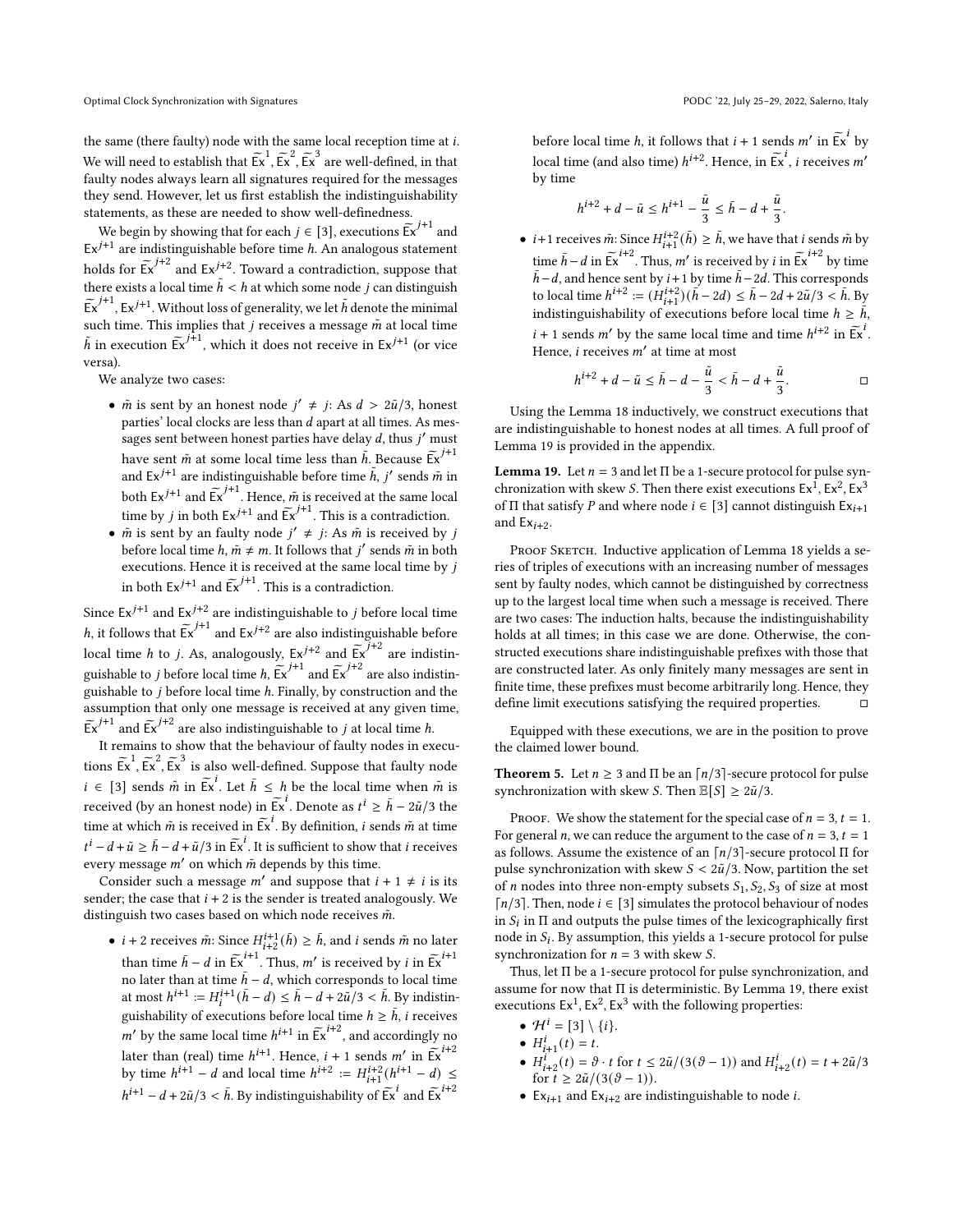Recall that  $\Pi$  must guarantee some minimum period  $P_{\text{min}} > 0$ . We define  $r := [\tilde{u}/P_{\text{min}}(\vartheta - 1)] + 1$ , such that for all  $i \in [3]$ ,  $\min\{p_{i+1}^{i,r}, p_{i+2}^{i,r}\}\geq 2\tilde{u}/(3(\vartheta-1)),$  where  $p_v^{i,r}$  denotes the rth pulse time of honest node v in execution  $Ex^i$ . Recall that for all times t,  $H_1^{i+2}(t) = t$  and for times  $t \ge p_i^{i+1,r}, H_1^{i+1}(t) = t + 2\tilde{u}/3$ . By indistinguishability of executions  $Ex^{i+1}$  and  $Ex^{i+2}$  for node  $i, H_i^{i+1}(p_i^{i+1,r}) =$  $H_i^{i+2}(p_i^{i+2,r})$ . Hence,

$$
\begin{split} p_i^{i+1,r} &= (H_i^{i+1})^{-1}(H_i^{i+1}(p_i^{i+1,r})) = (H_i^{i+1})^{-1}(H_i^{i+2}(p_i^{i+2,r})) \\ &= (H_i^{i+1})^{-1}(p_i^{i+2,r}) = p_i^{i+2,r} - \frac{2\tilde{u}}{3} \end{split}
$$

We conclude that

$$
3S \ge (p_{i+1}^{i,r} - p_{i+2}^{i,r}) + (p_{i+2}^{i+1,r} - p_i^{i+1,r}) + (p_i^{i+2,r} - p_{i+1}^{i+2,r})
$$
  
=  $(p_i^{i+2,r} - p_i^{i+1,r}) + (p_{i+1}^{i,r} - p_{i+1}^{i+2,r}) + (p_{i+2}^{i+1,r} - p_{i+2}^{i,r}) = 2\tilde{u}.$ 

This implies that  $S \geq 2\tilde{u}/3$ .

It remains cover the case that Π is randomized. To this end, we interpret Π as random variable evaluating to a deterministic protocol (as a result of fixing the randomness of the nodes). Independently of Π, the adversary uniformly at random picks node  $i \in [3]$  to corrupt. These choices determine executions  $Ex^{i}$ ,  $i \in [3]$ , as above. The adversary then lets *i* behave such that  $Ex<sup>i</sup>$  is realized.

We claim that, while the adversary might not be able to learn the randomness of nodes  $i + 1$  and  $i + 2$ , it is not required to do so. The messages node  $i$  sends are those it would send as a correct node in  $Ex^{i+1}$  and  $Ex^{i+2}$ , respectively. It receives the same messages in  $Ex^i$ , just at different times. However, from the reception times it can compute the corresponding local reception times at  $i$  in  $\mathrm{Ex}^{i+1}$  and  $Ex^{i+\frac{1}{2}}$ , based on the known message delays and local times of the respective senders in the respective executions. Hence, it can simply simulate two copies of  $\Pi$  at  $i$  with the randomness of  $i$ , to which it feeds the received messages with the local times at which they are received in  $\mathrm{Ex}^{i+1}$  and  $\mathrm{Ex}^{i+2}$  , respectively. As we have shown that all messages required in the adversary's simulation are received early enough to produce all appropriate messages to be sent in time, we conclude that the adversary can indeed realize  $Ex^i$ .

Denote by  $p_v^{i,r}(\pi)$  the rth pulse of v in the execution Ex<sup>i</sup> of deterministic protocol  $\pi$ . Using independence, we get that

$$
3 \cdot \mathbb{E}[S] = 3 \cdot \sum_{i=1}^{3} P[i \text{ is corrupted}] \cdot \mathbb{E}[S | i \text{ is corrupted}]
$$
  
= 
$$
\sum_{i=1}^{3} \mathbb{E}[S | i \text{ is corrupted}]
$$
  

$$
\geq \sum_{i=1}^{3} \sum_{\pi} P[\Pi = \pi] \cdot (p_{i+1}^{i,r}(\pi) - p_{i+2}^{i,r}(\pi))
$$
  
= 
$$
\sum_{\pi} P[X = \pi] \cdot \sum_{i=1}^{3} p_{i+1}^{i,r}(\pi) - p_{i+2}^{i,r}(\pi))
$$
  

$$
\geq \sum_{\pi} P[X = \pi] \cdot 2\tilde{u} = 2\tilde{u}.
$$

#### REFERENCES

<span id="page-9-21"></span>[1] Ittai Abraham, T.-H. Hubert Chan, Danny Dolev, Kartik Nayak, Rafael Pass, Ling Ren, and Elaine Shi. Communication complexity of byzantine agreement, revisited. In Principles of Distributed Computing (PODC), pages 317–326, 2019.

- <span id="page-9-2"></span>[2] Ittai Abraham, Srinivas Devadas, Danny Dolev, Kartik Nayak, and Ling Ren. Synchronous byzantine agreement with expected  $o(1)$  rounds, expected  $o(n^2)$ communication, and optimal resilience. In Financial Cryptography, pages 320–334, 2019.
- <span id="page-9-6"></span>[3] Baruch Awerbuch. Complexity of network synchronization. Journal of the ACM (JACM), 32(4):804—823, 1985.
- <span id="page-9-4"></span>[4] Saâd Biaz and Jennifer L. Welch. Closed form bounds for clock synchronization under simple uncertainty assumptions. Information Processing Letters (IPL), 80(3):151—157, 2001.
- <span id="page-9-19"></span>Erica Blum, Jonathan Katz, Chen-Da Liu-Zhang, and Julian Loss. Asynchronous byzantine agreement with subquadratic communication. In Theory of Cryptography Conference (TCC), pages 353–380, 2020.
- <span id="page-9-28"></span>[6] Johannes Bund, Christoph Lenzen, and Will Rosenbaum. Fault tolerant gradient clock synchronization. In ACM Symposium on Principles of Distributed Computing (PODC), pages 357–365, 2019.
- <span id="page-9-20"></span>[7] Christian Cachin, Klaus Kursawe, and Victor Shoup. Random oracles in constantipole: practical asynchronous byzantine agreement using cryptography (extended abstract). In Principles of Distributed Computing (PODC), volume 123– 132, 2000.
- <span id="page-9-18"></span>[8] Ran Canetti and Tal Rabin. Fast asynchronous byzantine agreement with optimal resilience. In ACM Symposium on Theory of Computing (STOC), pages 42–51, 1993.
- <span id="page-9-22"></span>[9] T.-H. Hubert Chan, Rafael Pass, and Elaine Shi:. Sublinear-round byzantine agreement under corrupt majority. In Public Key Cryptography (PKC), pages 246–265, 2020.
- <span id="page-9-23"></span>[10] Shir Cohen, Idit Keidar, and Alexander Spiegelman. Not a coincidence: Subquadratic asynchronous byzantine agreement whp. In International Symposium on Distributed Computing (DISC), pages 25:1–25:17, 2020.
- <span id="page-9-15"></span>[11] Danny Dolev. The byzantine generals strike again. Journal of Algorithms, 3(1):14– 30, 1982.
- <span id="page-9-16"></span>[12] Danny Dolev. The byzantine generals strike again. Journal of Algorithms, 3(1):14– 30, 1982.
- <span id="page-9-0"></span>[13] Danny Doley, Joe Halpern, and H. Raymond Strong. On the possibility and impossibility of achieving clock synchronization. In ACM Symposium on Theory of Computing (STOC), pages 504—511, 1984.
- <span id="page-9-7"></span>[14] Danny Dolev and Christoph Lenzen. Clock synchronization and adversarial fault tolerance. Online lecture notes, 2021. https://www.mpiinf.mpg.de/departments/algorithms-complexity/teaching/summer21/clocksynchronization-and-adversarial-fault-tolerance.
- <span id="page-9-13"></span>[15] Danny Dolev, Nancy A. Lynch, Shlomit S. Pinter, Eugene W. Stark, and William E. Weihl. Reaching approximate agreement in the presence of faults. Journal of the ACM (JACM), 33(3):499—516, 1986.
- <span id="page-9-11"></span>[16] Danny Dolev and Raymond Strong. Authenticated algorithms for byzantine agreement. SIAM Journal on Computing, 12(4):656–666, 1983.
- <span id="page-9-17"></span>[17] Danny Dolev and Andrew Chi-Chih Yao. On the securituy of public key protocols. IEEE Transactions on Information Theory, 29(2):198–207, 1983.
- <span id="page-9-26"></span>[18] Rui Fan and Nancy Lynch. Gradient clock synchronization. In ACM Symposium on Principles of Distributed Computing (PODC), pages 320–327, 2004.
- <span id="page-9-5"></span>[19] Michael Fischer, Nanch Lynch, and Robert Patterson. Impossibility of distributed consensus with one faulty process. Journal of the ACM, 32(2):374-382, 1985.
- <span id="page-9-14"></span>[20] Michael J. Fischer, Nancy A. Lynch, and Michael Merritt. Easy impossibility proofs for distributed consensus problems. In ACM Symposium on Principles of Distributed Computing (PODC), pages 59—70, 1985.
- <span id="page-9-12"></span>[21] Joseph Y. Halpern, Barbara Simons, Ray Strong, and Danny Dolev. Fault-tolerant clock synchronization. In ACM Symposium on Principles of Distributed Computing (PODC), pages 89—102, 1984.
- <span id="page-9-10"></span>[22] Pankaj Khanchandani and Christoph Lenzen. Self-stabilizing byzantine clock synchronization with optimal precision. Theory of Computing Systems (TOCS), 63:261–305, 2018.
- <span id="page-9-3"></span>[23] Leslie Lamport and P. M. Melliar-Smith. Byzantine Clock Synchronization. In ACM Symposium on Principles of Distributed Computing (PODC), pages 68–74, 1984.
- <span id="page-9-8"></span>[24] Leslie Lamport, Robert E. Shostak, and Marshall C. Pease. The byzantine generals problem. ACM Transactions on Programming Languages and Systems (TOPLAS),  $4(3):382-401, 1982.$
- <span id="page-9-27"></span>[25] Christoph Lenzen, Thomas Locher, and Roger Wattenhofer. Tight bounds for clock synchronization. Journal of the ACM (JACM), 57(2), 2010.
- <span id="page-9-9"></span>[26] Jennifer Lundelius and Nancy Lynch. A new fault-tolerant algorithm for clock synchronization. In ACM Symposium on Principles of Distributed Computing (PODC), pages 75—88, 1984.
- <span id="page-9-24"></span>[27] Silvio Micali. Very simple and efficient byzantine agreement. In Innovations in Theoretical Computer Science Conference (ITCS), 2017.
- <span id="page-9-25"></span>[28] Andrew Miller, Yu Xia, Kyle Croman, Elaine Shi, and Dawn Song. The honey badger of bft protocols. In ACM SIGSAC Conference on Computer and Communications Security (CCS), pages  $31-42$ , 2016.
- <span id="page-9-1"></span>[29] T. K. Srikanth and Sam Toueg. Optimal clock synchronization. In Principles of Distributed Computing (PODC), pages 71–86, 1985.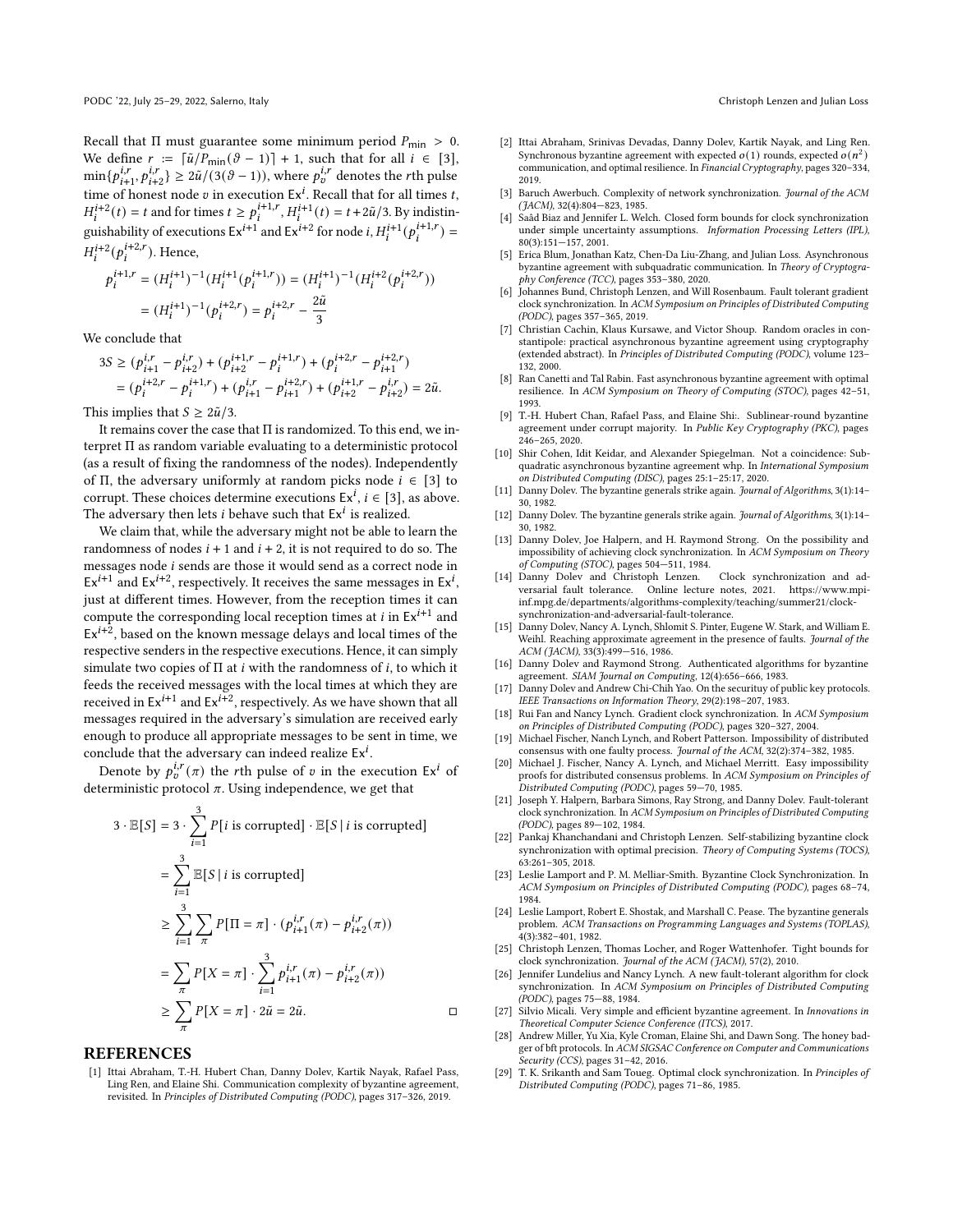Optimal Clock Synchronization with Signatures PODC '22, July 25–29, 2022, Salerno, Italy

<span id="page-10-2"></span>[30] Jun Wan, Hanshen Xiao, Srinivas Devadas, and Elaine Shi. Round-efficient byzantine broadcast under strongly adaptive and majority corruptions. In Theory of Cryptography Conference (TCC), pages 412–456, 2020.

# <span id="page-10-0"></span>A FURTHER RELATED WORK

Cryptography in Distributed Consensus. Cryptography makes it possible to circumvent the famous  $f < n/3$  bound due to Lamport, Shostak, and Pease [\[24\]](#page-9-8) on the number of tolerable corruptions in a synchronous protocol solving the consensus problem. This was first demonstrated in the seminal work of Dolev and Strong [\[16\]](#page-9-11) who gave an authenticated algorithm for Byzantine broadcast tolerating any  $f \leq n - 1$  corrupted parties. Early works in the area typically use cryptography, e.g., signatures, as structure-free objects, in line with their symbolic treatment in the Dolev-Yao model [\[17\]](#page-9-17). Cryptography has also been a staple tool to facilitate randomized consensus protocols, which are inherently required in the asynchronous setting due to the FLP result [\[19\]](#page-9-5). Here, cryptography is typically used in the form of more advanced primitives such as secret sharing [\[8\]](#page-9-18), multi-party computation [\[5\]](#page-9-19), or threshold signatures [\[7\]](#page-9-20), which can be used to agree on a random coin flip. Other advanced forms of cryptography have been (more recently) used to optimize the round and communication complexity of consensus protocols. Verifiable random functions produce efficiently verifiable, yet unpredictable values that can be used to efficiently elect a random leader (or a random subcommittee) in a consensus protocol [\[1,](#page-9-21) [9,](#page-9-22) [10,](#page-9-23) [27\]](#page-9-24). Threshold encryption allows to agree on a ciphertext of unknown content which can be forcibly decrypted by a sufficient number of honest parties. This has served as a useful tool for guaranteeing liveness in asynchronous consensus protocols [\[28\]](#page-9-25). Recent work [\[30\]](#page-10-2) has also shown the feasibility of round efficient consensus with a strongly adaptive adversary capable of after-the-fact-removal of messages sent by honest parties using time-locked puzzles. Lastly, we mention the work of Abraham et al. [\[2\]](#page-9-2) who give randomized consensus protocols from primitives such as the above and also provide a signature-based variant of the Srikanth-Toueg pulse synchronizer [\[29\]](#page-9-1). We point out, however, that their algorithm, while tolerating the optimal corruption fraction of  $\lceil n/2 \rceil - 1$  Byzantine parties, exhibits a skew of up to d, whereas we achieve  $O(\tilde{u} + \vartheta - 1)d$ . Likewise, [\[21\]](#page-9-12) achieves skew larger than  $d$  for the related task of clock synchronization using essentially the same scheme.

Fault-tolerant Clock Synchronization in General Networks. Little work has directly addressed fault-tolerant synchronization in non-complete networks. For a known topology, without signatures (node) connectivity  $(2f + 1)$  is necessary and sufficient to simulate full connectivity in the presence of up to  $f$  faults [\[11\]](#page-9-15), lifting results for consensus under full connectivity to general networks. Analogously,  $(2f + 1)$ -connectivity can be leveraged to simulate full connectivity with suitable timing information to do the same for clock synchronization, by taking the median of clock offset estimation obtained via  $2f + 1$  node-disjoint paths. This comes at the expense of such estimates being subject to the maximum over the used paths of the uncertainty accumulated along the path, which is justified by [\[4\]](#page-9-4), which shows for any pair of nodes a lower bound proportional to the length of the shortest path between them in the fault-free setting. Although we are not aware of a formal proof of

this claim,  $(2f + 1)$ -connectivity is also necessary for synchronization, since a majority of faulty nodes on a node cut of the network allows for the faulty majority to claim arbitrarily large clock offsets between the (thus effectively disconnected) parts of the network.

In light of the lower bound of  $\Omega(u)$  on the worst-case skew<sup>[4](#page-10-3)</sup> in fault-free networks of diameter  $D$  [\[4\]](#page-9-4), Fan and Lynch proposed to study the task of gradient clock synchronization, in which the goal is to keep the local skew, i.e., the skew between neighbors in the network, small [\[18\]](#page-9-26). Matching upper and lower bounds of  $\Theta(u \log D)$  on the local skew have been proven for the fault-free case [\[25\]](#page-9-27). A fault-tolerant generalization of the algorithm achieves the same asymptotic skew bounds in the presence of  $f$  faults, provided that the (arbitrary connected) base network is augmented by copying nodes and links  $\Theta(f)$  times [\[6\]](#page-9-28). The existing gradient clock synchronization algorithms require no knowledge of the topology.

In the setting with signatures,  $(f + 1)$ -connectivity is trivially necessary and sufficient to simulate full connectivity of the network. This allows to carry over the existing algorithms with skew  $\Theta(d)$ to this setting  $[2, 21]$  $[2, 21]$  $[2, 21]$ , where  $d$  becomes the worst-case end-to-end delay across the network after deleting the faulty nodes ([\[21\]](#page-9-12) in fact states the general result). Our algorithm can be translated to any known  $(f + 1)$ -connected network in the same way, where  $\tilde{u}$ and  $d$  are replaced by the maximum end-to-end delay and uncertainty over all paths used to simulate full connectivity. Note that in addition to making sure that communication has stable latency on the link level, one needs to balance the length (in terms of overall delay) of the utilized paths in order to keep  $\tilde{u}$  much smaller than  $d$ .

### <span id="page-10-1"></span>B OMMITTED PROOFS

Proof of Lemma [12.](#page-5-2) Due to Lemma [10,](#page-4-2)  $\Delta_{v,w}^r \neq \bot$ . Denote as  $t_w$  the time that the dealer w sends its message and let  $t_v \in [t_w +$  $d - u, t_w + d$  denote the time that v receives it. We bound  $\Delta_{v,w}^r$ from below as

$$
\Delta_{0,w}^{r} = H_{v}(t_{v}) - H_{v}(p_{v}^{r}) - d + u - S
$$
\n
$$
\geq t_{v} - p_{v}^{r} - d + u - S
$$
\n
$$
\geq t_{w} - p_{v}^{r} - S
$$
\n
$$
= t_{w} + p_{w}^{r} - p_{w}^{r} - p_{v}^{r} - S
$$
\n
$$
\geq \frac{H_{w}(t_{w}) - H_{w}(p_{w}^{r})}{\vartheta} + p_{w}^{r} - p_{v}^{r} - S = p_{w}^{r} - p_{v}^{r}.
$$

The upper bound is derived as

$$
\Delta_{v,w}^{r}
$$
\n
$$
= H_{v}(t_{v}) - H_{v}(p_{v}^{r}) - d + u - S
$$
\n
$$
\leq \vartheta(t_{v} - p_{v}^{r}) - d + u - S
$$
\n
$$
\leq \vartheta(t_{w} + d - p_{v}^{r}) - d + u - S
$$
\n
$$
= p_{w}^{r} - p_{v}^{r} + u + \vartheta(t_{w} - p_{w}^{r}) + (\vartheta - 1)(d + p_{w}^{r} - p_{v}^{r}) - S
$$
\n
$$
\leq p_{w}^{r} - p_{v}^{r} + u + \vartheta(t_{w} - p_{w}^{r}) + (\vartheta - 1)d + (\vartheta - 2)S
$$
\n
$$
\leq p_{w}^{r} - p_{v}^{r} + u + \vartheta(H_{w}(t_{w}) - H_{w}(p_{w}^{r})) + (\vartheta - 1)d + (\vartheta - 2)S
$$
\n
$$
= p_{w}^{r} - p_{v}^{r} + u + (\vartheta - 1)d + (\vartheta^{2} + \vartheta - 2)S < p_{w}^{r} - p_{v}^{r} + \vartheta. \qquad \Box
$$

<span id="page-10-3"></span><sup>&</sup>lt;sup>4</sup>We state all bounds here for uniform link delays and uncertainties, but all bounds can be generalized to he heterogenous case.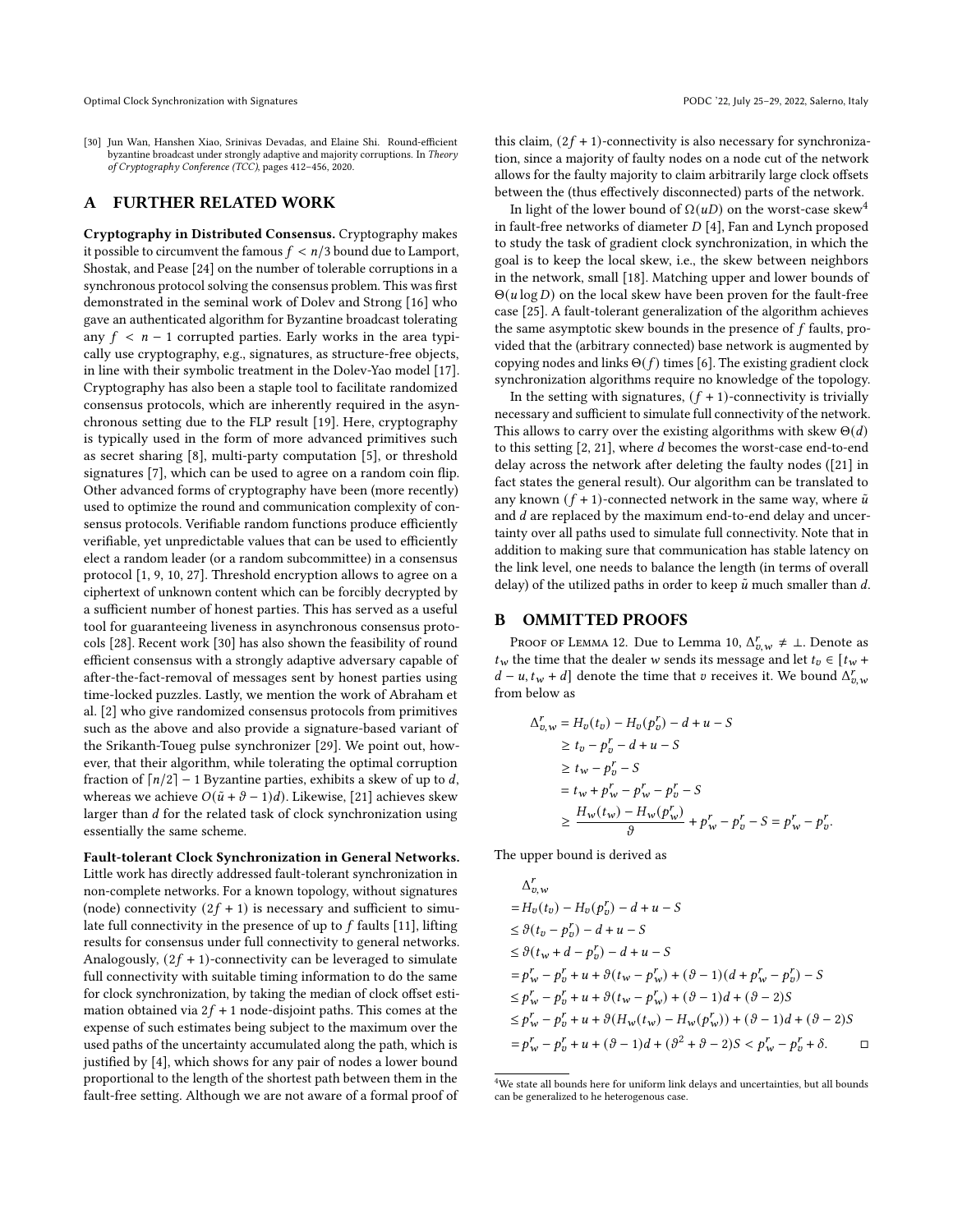PROOF OF COROLLARY [15.](#page-6-2) First, we note that Algorithm TCB terminates at the latest at local time  $H_v(p_v^r) + (\vartheta + 1)d - 2u + (\vartheta^2 + \vartheta)S$ . Hence,  $H_v(\tau_v^r) \leq H_v(p_v^r) + (\vartheta + 1)d - 2u + (\vartheta^2 + \vartheta)S$ . Moreover, due to the condition  $\|\vec{p}^r\| \leq S$ , we can apply Lemmas [12](#page-5-2) and [13,](#page-5-3) which prove that the preconditions of Lemma [14](#page-5-1) hold for iteration  $r$ . We apply the precondition  $\|\vec{p}^r\|$  ≤ S and the first statement of Lemma [14,](#page-5-1) which together yiels that for all  $v \in H$ ,  $-S \le -||\vec{p}^r|| \le \Delta_v^r$ . Therefore,

$$
H_v(p_v^r) + \Delta_v^r + T
$$
  
\n
$$
\geq H_v(p_v^r) - S + T
$$
  
\n
$$
\geq H_v(\tau_v^r) - ((\vartheta + 1)d - 2u + (\vartheta^2 + \vartheta + 1)S) + T
$$
  
\n
$$
\geq H_v(\tau_v^r).
$$

PROOF OF LEMMA [16.](#page-6-1) We begin by noting that due to Corollary [15](#page-6-2) (which we can apply due to the lemma conditions),  $\vec{p}^{r+1}$  is welldefined. Next, we apply Lemmas [12](#page-5-2) and [13](#page-5-3) to show that the precon-ditions of Lemma [14](#page-5-1) hold for pulse  $r$ . Thus, by the first statement of Lemma [14,](#page-5-1) for all  $v \in \mathcal{H}$  we have that

$$
-S \le -\|\vec{p}^r\| \le \Delta_p^r \le \|\vec{p}_r\| + \delta \le S + \delta.
$$

Consider  $v := \argmin_{w \in \mathcal{H}} \{ p_w^{r+1} \}$ . Then

 $\sim$ 1.1

$$
\min_{w \in \mathcal{H}} \{p_w^{r+1}\} - \min_{w \in \mathcal{H}} \{p_w^r\} \ge p_v^{r+1} - p_v^r
$$
  

$$
\ge \frac{H_v(p_v)^{r+1} - H_v(p_v^r)}{\vartheta}
$$
  

$$
\ge \frac{T + \Delta_v^r}{\vartheta}
$$
  

$$
\ge \frac{T - S}{\vartheta}.
$$

This establishes the lower bound in item 1. For the upper bound, consider  $v := \argmin_{w \in \mathcal{H}} \{p_w^r\}$ . We get

$$
\min_{w \in \mathcal{H}} \{p_w^{r+1}\} - \min_{w \in \mathcal{H}} \{p_w^r\} \le p_v^{r+1} - p_v^r
$$
  
\n
$$
\le H_v(p_v^{r+1}) - H_v(p_v^r)
$$
  
\n
$$
= T + \Delta_v^r
$$
  
\n
$$
\le T + S + \delta.
$$

For the second statement of the lemma, fix arbitrary  $v, w \in H$ and assume w.l.o.g. that  $p_w^{r+1} \geq p_v^{r+1}$ . We have that

$$
p_{w}^{r+1} - p_{v}^{r+1}
$$
  
\n
$$
= p_{w}^{r} + p_{w}^{r+1} - p_{w}^{r} - (p_{v}^{r} + p_{v}^{r+1} - p_{v}^{r})
$$
  
\n
$$
\leq p_{w}^{r} + H_{w}(p_{w}^{r+1}) - H_{w}(p_{w}^{r}) - \left(p_{v}^{r} - \frac{H_{v}(p_{v}^{r+1}) - H_{v}(p_{v}^{r})}{\vartheta}\right)
$$
  
\n
$$
= p_{w}^{r} + \Delta_{w}^{r} - (p_{v}^{r} + \Delta_{v}^{r}) + \left(1 - \frac{1}{\vartheta}\right)(T + \Delta_{v}^{r})
$$
  
\n
$$
\leq p_{w}^{r} + \Delta_{w}^{r} - (p_{v}^{r} + \Delta_{v}^{r}) + \left(1 - \frac{1}{\vartheta}\right)(T + S + \delta)
$$
  
\n
$$
\leq \frac{|\vec{p}^{r}|}{2} + \delta + \left(1 - \frac{1}{\vartheta}\right)(T + S + \delta)
$$
  
\n
$$
\leq \frac{S}{2} + \delta + \left(1 - \frac{1}{\vartheta}\right)(T + S + \delta) \leq S,
$$

where the second inequality uses the already established bound  $\Delta_{v}^{r} \leq S + \delta$ , the third inequality follows from the second statement of Lemma [14,](#page-5-1) the second to last inequality applies the precondition  $\|\vec{p}^r\| \leq S$ , and the final inequality holds due to the precondition on S. Since  $v, w \in \mathcal{H}$  were arbitrary, we conclude that  $\|\vec{p}_{r+1}\| \leq S$ .  $\Box$ 

PROOF OF THEOREM [17.](#page-7-3) We begin by observing that

$$
S = \frac{2(2\vartheta - 1)(2u + (\vartheta^2 - 1)d) + 2(\vartheta - 1)T}{2 - \vartheta + \vartheta^2 - \vartheta^3}
$$

$$
= \frac{2(2\vartheta - 1)\delta + 2(\vartheta - 1)T}{2 - \vartheta} > \delta
$$

and

$$
T \ge \frac{(\vartheta^2 + \vartheta + 1)2(2\vartheta - 1)(2u + (\vartheta^2 - 1)d)}{4 - \vartheta + \vartheta^2 - 3\vartheta^3} + (\vartheta + 1)d - 2u
$$
  
=  $(\vartheta^2 + \vartheta + 1)S + (\vartheta + 1)d - 2u$ .

We prove the theorem by induction on the pulse number  $r$ , where the induction hypothesis is that  $\|\vec{p}^r\| \leq S$  and if  $r \neq 0$  also

$$
\min_{w \in \mathcal{H}} \{ p_w^{r+1} \} - \max_{w \in \mathcal{H}} \{ p_w^r \} \ge \frac{T - (\vartheta + 1)S}{\vartheta} \quad \text{and}
$$
\n
$$
\max_{w \in \mathcal{H}} \{ p_w^{r+1} \} - \min_{w \in \mathcal{H}} \{ p_w^r \} \le T + 3S.
$$

The base case holds due to the condition of the theorem. For the step case, assume that for  $r \in \mathbb{N}$ ,  $\|\vec{p}^r\| \leq S$ . We invoke Lemma [16,](#page-6-1) yielding that  $\|\vec{p}^{r+1}\|$  ≤ S and that  $(T-S)/\vartheta \leq \min_{w \in \mathcal{H}} \{p_w^{r+1}\}$  –  $\min_{w \in \mathcal{H}} \{ p_w^r \} \leq T + S + \delta.$  Thus,

$$
\min_{w \in \mathcal{H}} \{ p_w^{r+1} \} - \max_{w \in \mathcal{H}} \{ p_w^r \} \ge \min_{w \in \mathcal{H}} \{ p_w^{r+1} \} - \min_{w \in \mathcal{H}} \{ p_w^r \} + S
$$

$$
\ge T - (\partial + 1)S\partial
$$

and

$$
\max_{w \in \mathcal{H}} \{ p_w^{r+1} \} - \min_{w \in \mathcal{H}} \{ p_w^r \} \le \min_{w \in \mathcal{H}} \{ p_w^{r+1} \} - \min_{w \in \mathcal{H}} \{ p_w^r \} + S
$$
  

$$
\le T + 2S + \delta < T + 3S.
$$

PROOF OF LEMMA [19.](#page-8-0) We show the statement by inductively constructing triples of executions  $(Ex_k^1, Ex_k^2, Ex_k^3)$  for  $k \in \mathbb{N}$  satisfying  $P$  and the following properties:

- Faulty nodes send a total of k messages in  $\text{Ex}_{k}^{1}$ ,  $\text{Ex}_{k}^{2}$ , and  $\text{Ex}_{k}^{3}$ .
- Let  $h_k$  be the maximum local time at which a message from a faulty node is received (or 0 if faulty nodes send no messages). Honest node *i* cannot distinguish  $Ex_k^{i+1}$ ,  $Ex_k^{i+2}$ ,  $Ex_{k+1}^{i+1}$ , and  $\mathsf{Ex}_{k+1}^{i+2}$  until time  $h_k$ .
- Honest node *i* cannot distinguish  $Ex_k^{i+1}$  and  $Ex_k^{i+2}$  until time  $h_k$ .

Note that these conditions imply all preconditions of Lemma [18,](#page-7-2) except for the existence of a node  $i \in [3]$  that can distinguish executions  $Ex^{i+1}$  and  $Ex^{i+2}$  after local time  $h_k$ . We begin by noting that we can define  $(Ex_0^1, Ex_2^0, Ex_0^3)$  with the necessary properties by having faulty nodes send no messages, setting message delays to  $d$ , and defining the functions  $H_j^i$  for all  $i, j \in [3]$  as stated above. This covers the base case of our induction.

Our induction stops at finite index  $k_0$  if there does not exist a node  $i \in [3]$  which can distinguish executions  $Ex_{k_0}^{i+1}$  and  $Ex_{k_0}^{i+2}$ . For all k not of this form, observe that if  $Ex_k^1$ ,  $Ex_k^2$ , and  $Ex_k^3$  with the above properties exist, then all preconditions of Lemma [18](#page-7-2) are met.